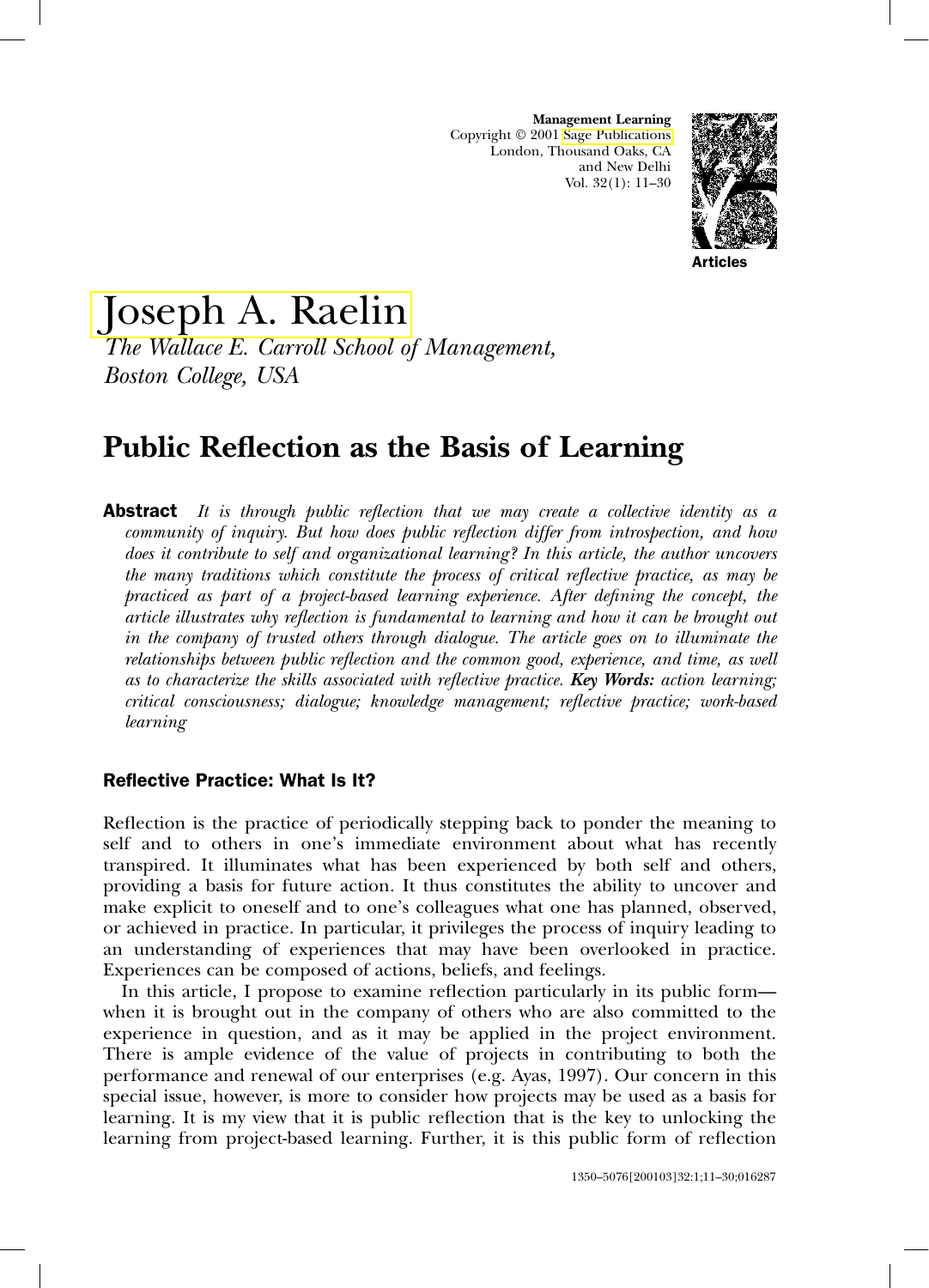that can enhance learning beyond the project (team) level to other levels of experience—individual, organization, and society. Reflection of this form is necessarily associated with learning dialogues. Rather than constituting an exchange of statements of points of view, dialogues surface in the safe presence of trusting peers the social, political, and emotional data that arise from direct experience with one another. Often these data are precisely those that might be blocking operating effectiveness. Learning dialogues also are concerned with creating mutual caring relationships.

This view of reflection incorporates traditions both from western and eastern thought. Western cultural tradition, especially the rational positivist model, puts the emphasis on standing back from the situation in order to analyze it and proposing solutions to be subsequently tested. In what is referred to as 'reflexivity' or 'action research', the western analyst may take it one step further by considering the effect of personality or the presence of the researcher on the investigation (Holland, 1999; Raelin, 1999). Eastern thought places more emphasis on the use of reflection for purposes of negotiation, contemplation, and enlightenment (Houston and Clift, 1990).

Mezirow (1991) distinguished three forms of reflection based on the object of the reflection itself. Content reflection entails a review of the way we have consciously applied ideas in strategizing and implementing each phase of solving a problem. Process reflection, on the other hand, is an examination of how we go about problem solving with a view toward the procedures and assumptions in use. Premise reflection goes to a final step of questioning the very presuppositions attending to the problem to begin with. In premise reflection, we question the very questions we have been asking in order to challenge our fundamental beliefs.

Consider an example of these three reflective forms in the project domain. The managers of a large project determine that they need to reduce head-count in order to keep the project on budget. Operating at the content level of reflection, they wonder how they should proceed with a rational restructuring of the project: should they lay off workers across the board; should they concentrate on weak segments; should they rely on natural attrition; or should they make specific cuts? Perhaps someone decides to probe to a deeper level of reflection, beginning to question the assumptions in use. 'Do we really have a cost problem?' 'What evidence is there that resorting to layoffs is the correct solution to begin with?' 'Maybe there's another way to attack the problem?' 'Maybe we don't even have a problem to begin with but we are on the verge of creating one?' Finally, someone might have the courage to question the basic premise of why it is that reductions in force or restructuring constitutes the set of usual alternatives proposed whenever there's a concern about costs. Perhaps an even bolder question might be raised such as why the project permits disquiet at the top to lead to knee-jerk implementation efforts at the operating level.

According to developmental psychologists, such as Broughton (1977), premise reflection or 'theoretical self-consciousness' is only available to adults. It is only in adulthood that one becomes capable of recognizing paradigmatic assumptions in our thinking. However, adults need to engage, to evoke their reflective consciousness in order to learn at this level. Mezirow (1981) calls this learning 'transformative', that is, learning which takes us into new meanings. Transformative learning can help us review and alter any misconstrued meanings arising out of uncritical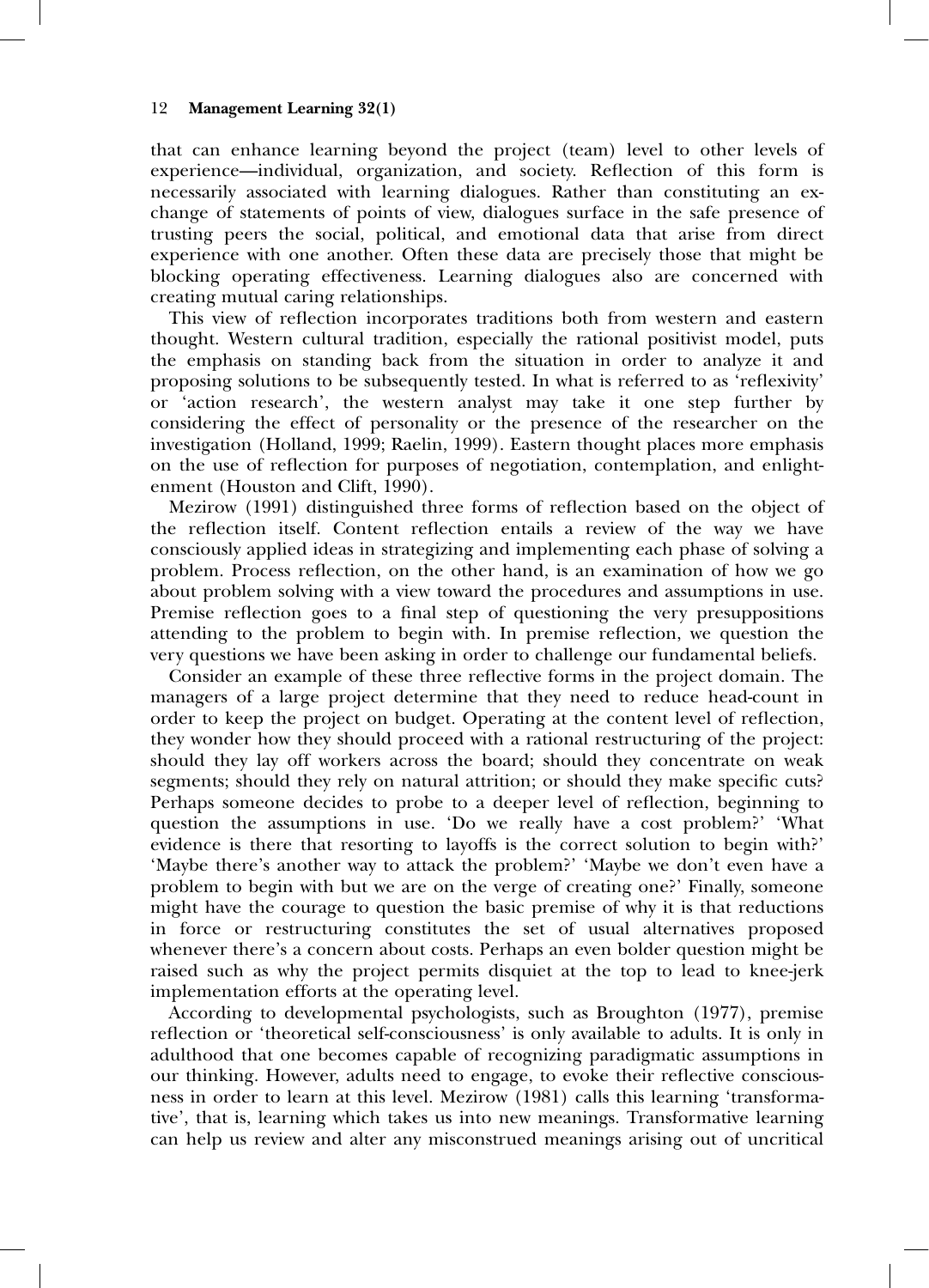half-truths found in conventional wisdom or in power relationships. Since premise reflection or advanced reflective judgment may not occur naturally, educational opportunities, such as project-based learning, need to be provided within the workplace to provoke critical reflection on current meaning perspectives. As Kegan (1982) has noted, however, such a practice can be threatening unless accompanied by an environment which intellectually and emotionally supports individuals in their learning and development.

Another way to view reflection is in terms of the epistemological purposes to which reflective practice is to be used (see Table 1). This approach highlights the assumptions that both researchers and practitioners make in informing their practice. There are three perspectives to consider. The first perspective sees reflection as the basis for *propositional knowing* and involves placing into practice thoughtful action based on theoretical formulations and research findings. The purpose of reflection in this view is instrumental because it is used to help practitioners replicate practice which empirical research has found to be effective (Grimmett et al., 1990).

The second perspective of reflection is based on *practical knowing* which entails deliberation among competing versions of effective practice. Although research knowledge is still used, it is mediated through peer deliberation and by the context of the actual situation at hand. Practitioners thus develop practical knowledge or 'rules of thumb' about how to act in particular situations and, when consulted, can bring to bear their contextual understanding (Sanders and McCutcheon, 1986).

The third perspective is based on *dialectical knowing* which views reflection as the reorganization or reconstruction of experience. In this view, knowledge is seen as emergent and is often depicted as being metaphorical in nature (Lakoff and Johnson, 1980). Understanding is often a matter of recasting or reframing conventional ways of understanding so as to generate an appreciation of the novelty in the practice situation (Grimmett et al., 1990). Dialectical knowing can be used, therefore, to transform practice by asking practitioners to attend to features of the situation that were previously ignored. As in premise reflection, it might entail reconstructing taken-for-granted assumptions that might even lead the practitioner to identify and address the social, political, and cultural conditions that constrain self-insight (Habermas, 1971).

| Perspectives on reflection | Source of knowledge                                          |                                                     |  |
|----------------------------|--------------------------------------------------------------|-----------------------------------------------------|--|
| Propositional knowing      | External authority<br>(mediated through action)              | Informs through<br>empirical research               |  |
| Practical knowing          | Peer deliberation (mediated)<br>through context)             | Enlightens through 'rules<br>of thumb'              |  |
| Dialectical knowing        | Emergent experience<br>(mediated through<br>colleagues/self) | Transforms through<br>reconstructing<br>assumptions |  |

Table 1 Summary of three epistemological purposes of reflection

Source Adapted from Grimmet et al. (1990)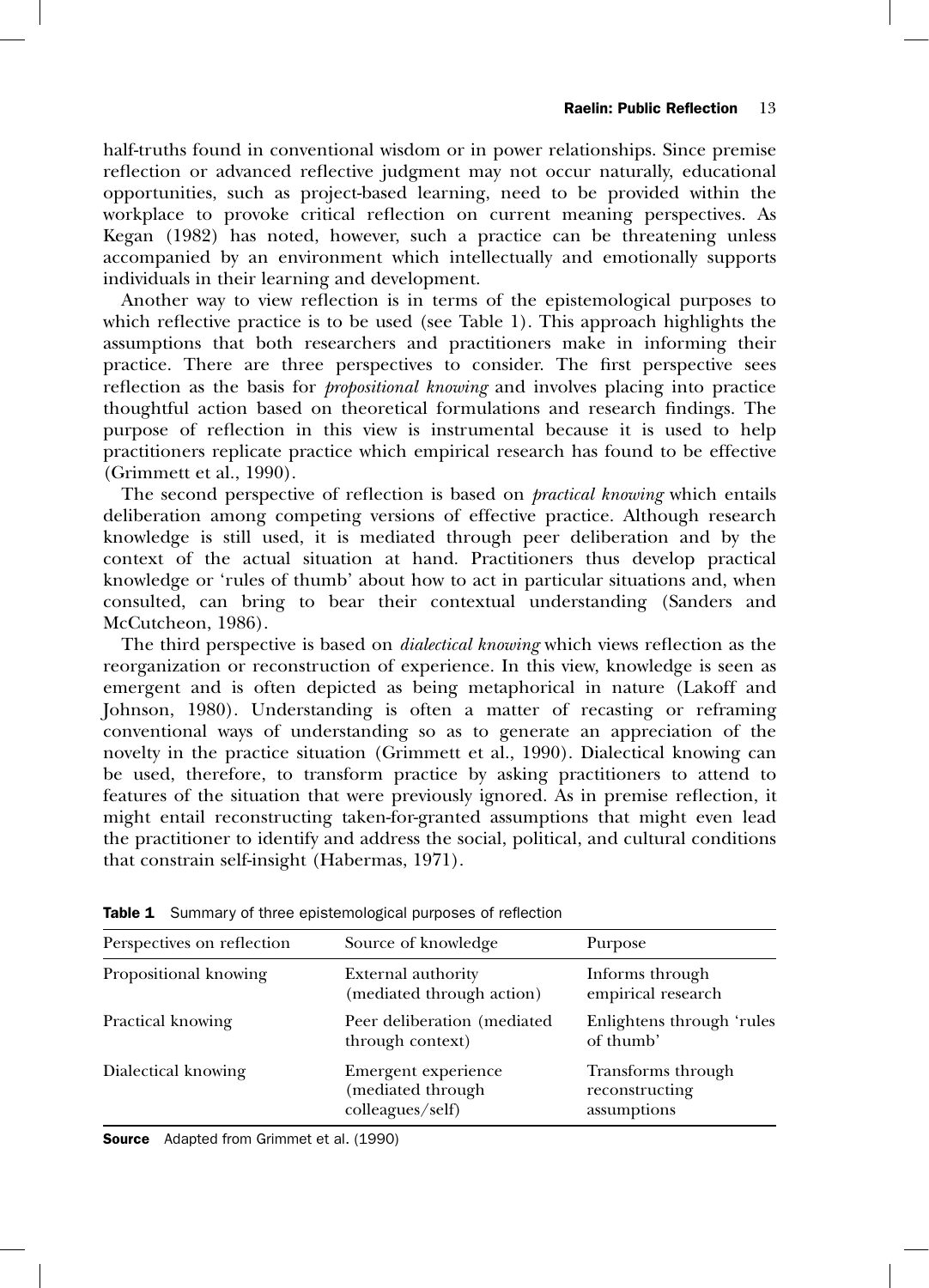When reflective practice engages our critical consciousness, it probes to a deeper level than trial-and-error experience. It is concerned with forms of learning known as double-loop and triple-loop learning, both of which seek to challenge the standard meanings underlying our habitual responses. In double-loop learning, we challenge our assumptions sufficiently to question the transfer of learning from one context to another. In triple-loop learning, we learn about the 'context of contexts' in order to challenge our premises and entire frame of reference. Within the project environment, we can generate learning that goes beyond the current context as we engage these deeper, more critical, forms of reflection, Our attention in this article turns, henceforth, to the value of learning through this more critical approach.

# Reflection and Learning

There are a number of explanations why reflection of a critical nature can enhance learning through project management. Four are described here.

- 1. Managers not only need to be aware of their own actions but at times need to move from a position of unawareness to awareness. Often we are simply unaware of the consequences of our behavior. To complicate matters, our unawareness occasionally does not allow us to be open to new data or information to help us learn from our actions. We may even be unaware that the questions we ask might be producing defensiveness in others, closing off the possibility of generating new information, even new questions. It is often only through the support of and feedback from others that we can become receptive to alternative ways of reasoning and behaving. For example, some project managers may see themselves as having an open-door policy, but they may be unaware that they 'kill' nearly every idea brought to their attention by some of their associates.
- 2. There is an unfortunate gap between what many of us say we will do and what we actually do. The field of action science refers to this gap as an inconsistency between our 'espoused theories' and our 'theories-in-use' (Argyris and Schön, 1974; Raelin, 1993). We are simply all guilty of deceiving ourselves that we can practice what we preach, though what we preach may be very difficult to accomplish in particular organizational cultures. For example, managers are often pressured to produce reports without sufficient time to get all the facts. In these circumstances, though one might believe in and espouse the value of participative processes, one might be unaware that he or she has begun to order people to come up with subsidiary reports. Once the pressure has subsided, the same manager might still fail to notice that his or her behavior has persisted.
- 3. Most of us are biased in how we obtain information which, in turn, produces 'errors' in our perceptions of reality. According to Hogarth (1987) and Bright (1996), errors constitute such practices as collecting data superficially, ignoring certain pieces of information and thus underestimating uncertainty, making assumptions about data rather than investigating them, believing one can control random events, or using self-confirming reasoning. However, if we are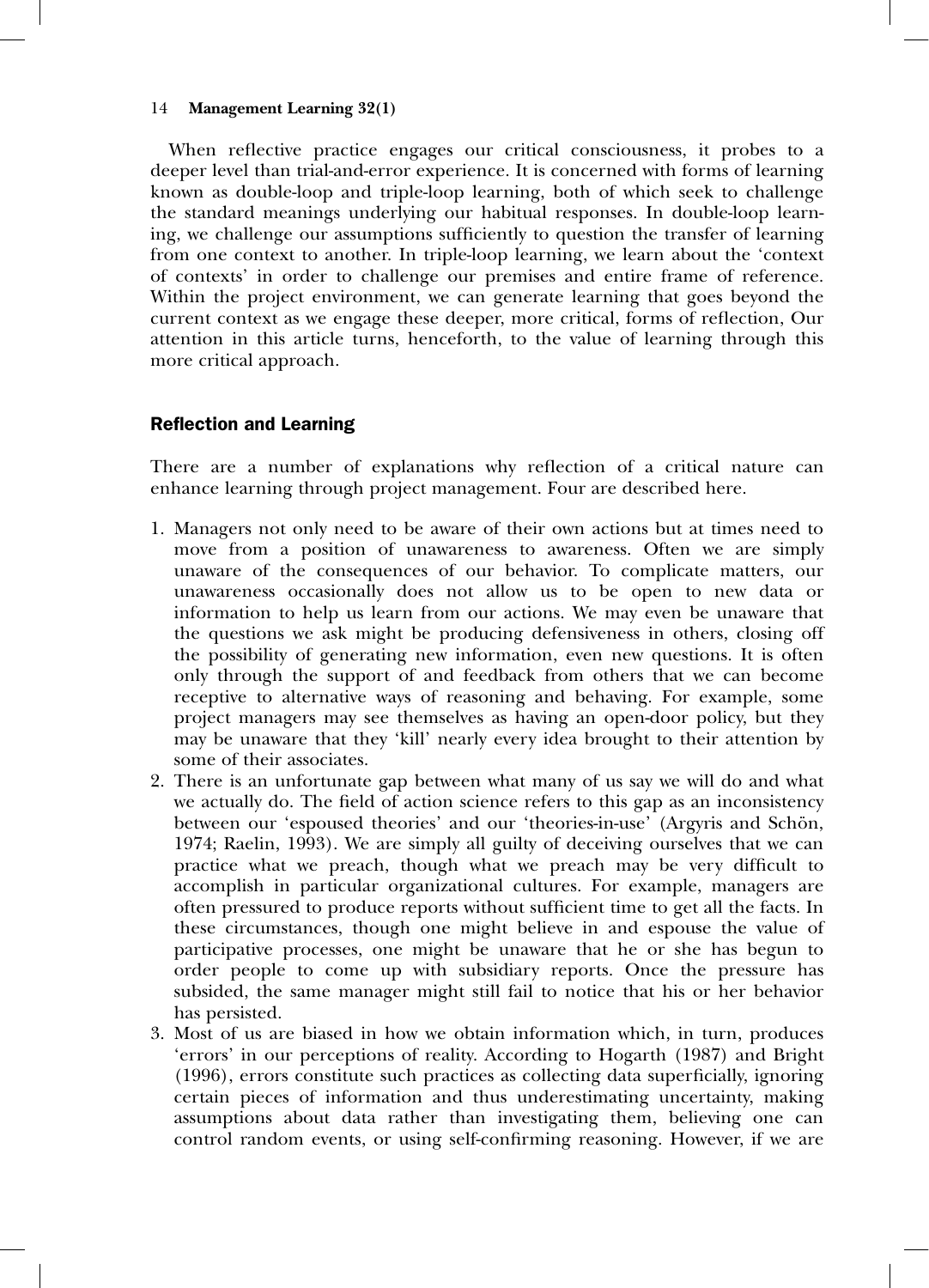interested in improving our project managerial practices, we have to become aware of these judgment errors. Such an awareness is extremely difficult to awaken without the involvement of peers who can detect the use of untested assumptions and raw biases.

4. Although past practices can give us very cogent clues in deciphering future situations, often the new situation presents itself in a different context. Prior solutions may not fit, even if the situations appear alike. We tend to look, however, for the similarities between the situations rather than their differences. This type of normal cognitive processing can play tricks on us. Even when we consult a repertoire of available responses, we may not find one that fits the new situation. Consider a scenario in which an executive exudes great confidence in carrying out a consolidation among two closely allied projects, having successfully linked otherwise competing projects in a prior year. In a year's time, however, the environment may have changed, be it as a result of economic or political conditions. Furthermore, the projects under consideration may have little resemblance to those previously merged, perhaps due as much to elusive cultural and personal contingencies as to operating considerations. It is through reflective practice exercised in the presence of trusted yet discerning peers that such a manager can distinguish that part of his or her reasoning which is measured and critical from that which might be self-fulfilling and self-justificatory.

# Reflection and Dialogue

It should be apparent that the reflection referred to in the aforementioned examples is not merely an introspective or private phenomenon that is kept private. Reflective practice occurs in the midst of practice and may be shared in the presence of others. Taylor (1997) even suggests that without the medium of relationships, reflection can be impotent and hollow, lacking the genuine discourse necessary for thoughtful and in-depth behavioral change.

Plato had the idea of relationships in mind when in *Apology*, he quoted Socrates' now-famous phrase: '. . . the unexamined life isn't worth living'. Whenever I have heard this maxim used, it appears to be misinterpreted as a call for additional introspection by people. Although more introspection may be helpful, the actual meaning is that we need to discuss with others our life's experience and meaning. Plato's idea resonated with Aristotle who recognized that human beings are social animals whose good is bound up with the good of the polis. Underpinned by these Greek roots, the egalitarian tradition in western thought has long since recognized that the dignity of human persons is achieved only in community with others (Hollenbach, 1998). Jürgen Habermas (1984), referred to as a 'late' modernist, sees the reconciliation between individual and society through intersubjective recognition based on mutual understanding and free cognition about disputed claims. It is through communicative action that we are able to realize ourselves within a civic community. We must subject our entire experience to criticism, even our tacit understanding. For Habermas, then, the Enlightenment project of modernity can be saved through open, public dialogue.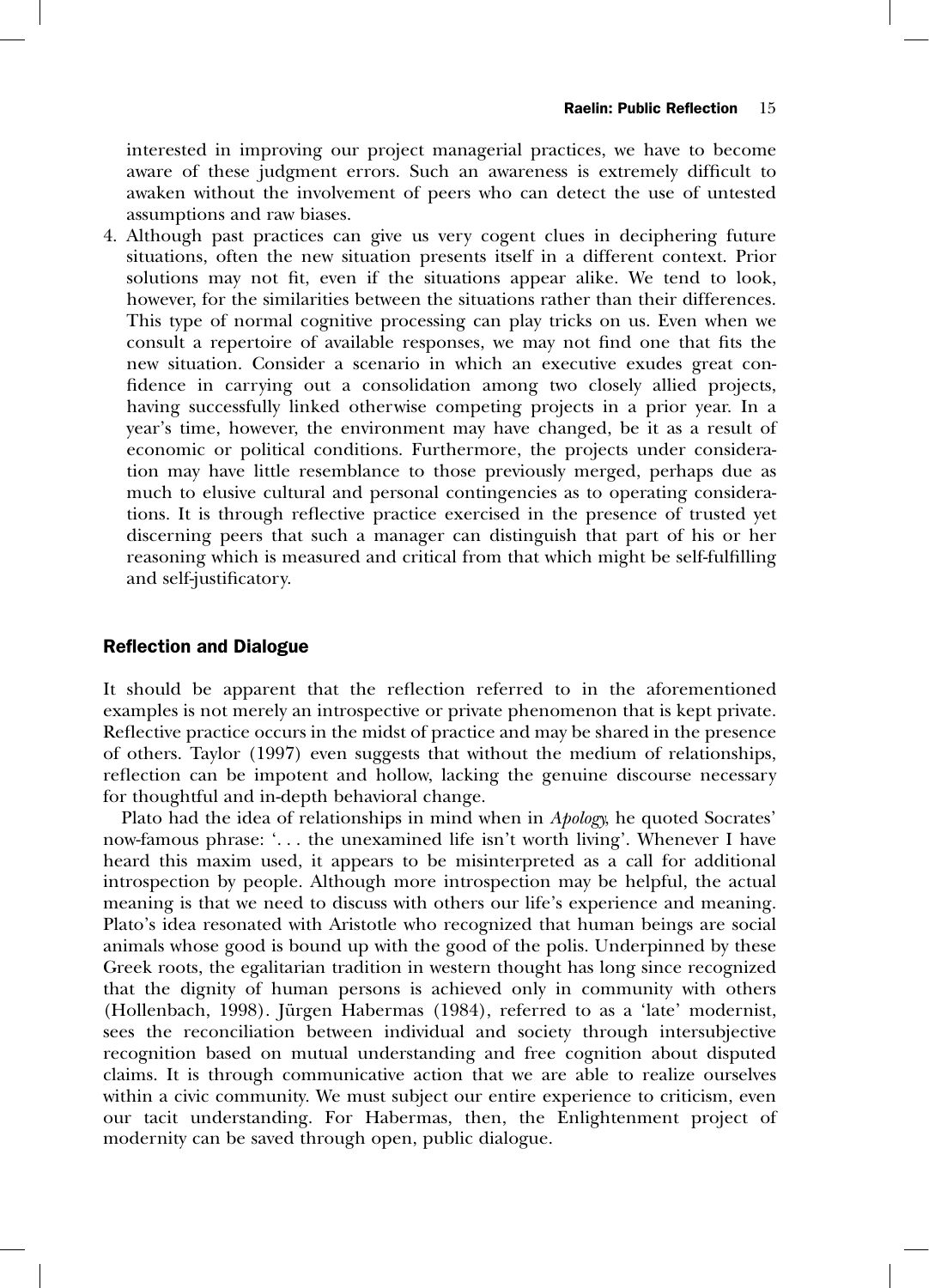The interactive, as opposed to the private, nature of reflective practice was also the lifelong concern of social psychologist, George H. Mead. Mead (1934) saw the relationship between the individual and society as a continual process of construction by the self as part of the social environment. Rediscovered by authors Cinnamond and Zimpher (1990), Mead described the self as formed as much from how others respond to one as from what one does. The self, then, is linked to the social communities that give it definition.

For Mead, reflection was natural to the process of role taking in any societal situation. As human beings, we learn about our self in relation to others through language. It is communication that allows us to validate our behavior. It is then through reflection that we examine the responses of others to determine if our participation in our social communities is legitimate. However, Mead also goes on to explain that one is not bound by static or absolute values in any community (Mead, 1934). Like Habermas, Mead believed that it was through discourse followed by reflection that we also make changes within our community. Hence, reflection contributes to the consciousness of change that is essential in maintaining the social order through adaptability. In an ideal community, each participant should be able to take the role of the other participants, develop shared values, and subject their actions and values to deep scrutiny. Even our language itself requires public reflection since our choice of words and concepts may predispose us to particular world views. As we develop skill in reflecting on our speech acts, we develop a capacity for dialogue that is generative, that is, which can generate new ways of thinking and imagining (Scharmer, 1999; Schipper, 1999).

Cinnamond and Zimpher (1990) see Mead's social theory as a democratic approach that encourages dialogue on the part of all participating social groups, not permitting the growth of authority in any one source. They further claim that 'the source of authority, instead, becomes the social groups that work together through dialogue to construct shared values and expectations' (p. 70).

#### Reflection and the Common Good

I have suggested that public reflection, especially of a critical nature, can increase learning at all levels of experience, even at the societal level. In this sense, reflection can assist in achieving a sense of the common good—a condition in which all parties in the human condition are treated as empowered entities or as human beings with dignity.

Most of us accept the view that, especially under stress, we human beings unfortunately do not behave that well. That is, we become defensive, mean, combative, or sullen. Jensen (1997) refers to our behaviors in this mode as our pain avoidance model. Compatible with a learning style that Chris Argyris has called Model I, under pain avoidance, we tend to avoid personal error, remain in control, maximize winning and avoid losing, act as 'rationally' as possible, cling to our theories of the world and our view of self, and suppress negative feelings. These reactions are more often than not nonproductive for us today, though as automatic responses programmed through our brain, they were helpful to us some 400,000 years ago. Now as we have become more populous, have created more of a global society, and have devised organizations as a basis for working and even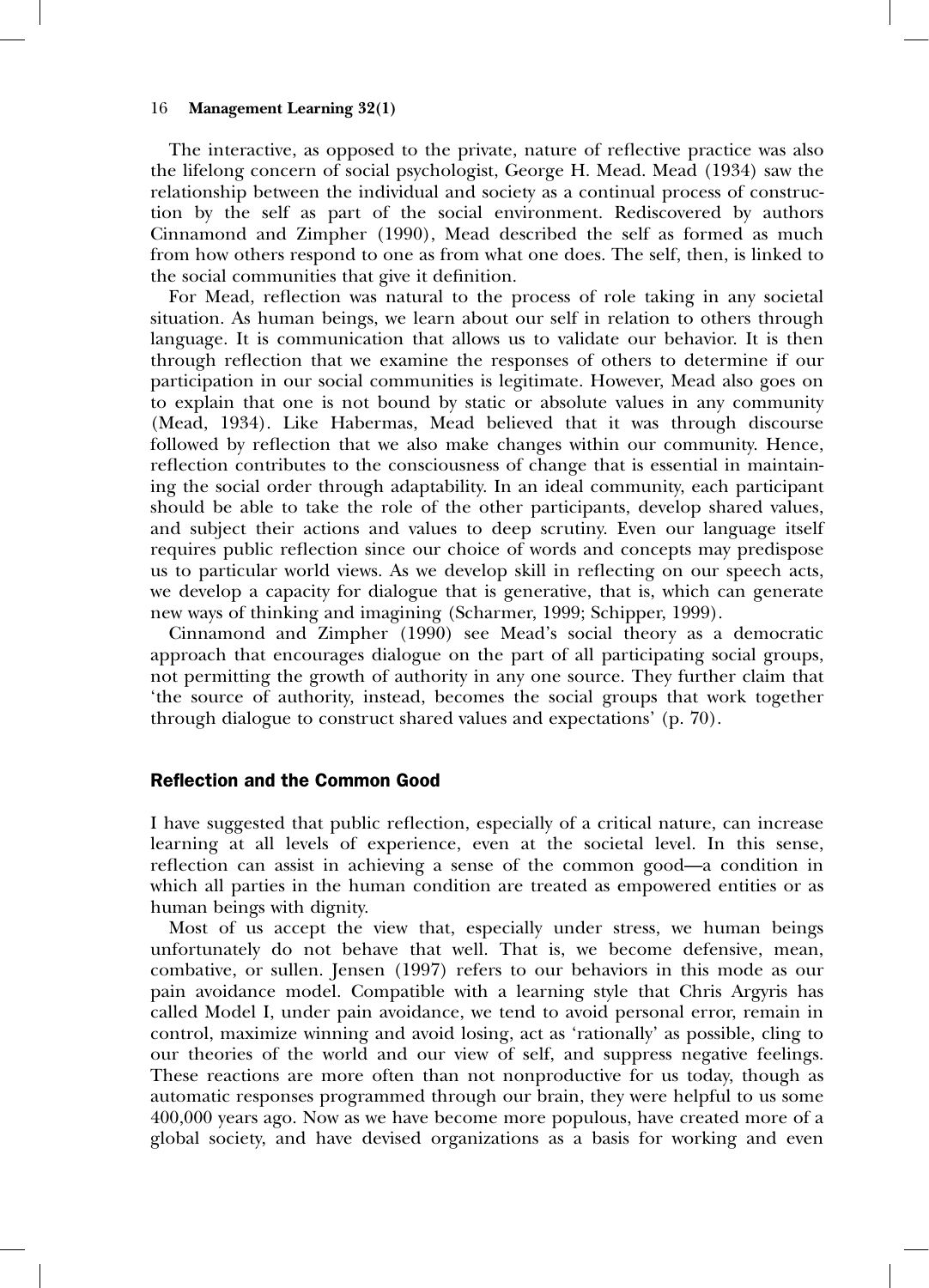living in society, we need to adopt a different pattern of response, one characterized by learning. This pattern may be invoked through reflection. It is critical reflection, for example, that will allow us to search for truths even if they are unpleasant to us, to take personal causal responsibility for problems, and to allow us to accept some pain in order to learn how to become a better societal participant.

Recalling Mead and Habermas, our reflection can be social. We realize ourselves through civil discourse and intersubjective recognition. This suggests that the sure way to reach agreement about disputed claims in our society is through communicative action, that is, through public inquiry. Sigmund Freud understood the value of inquiry and dialogue even on his deathbed. There is a story that one of his students approached him and, seeing how much pain he was in due to an afflictive mouth cancer, sheepishly uttered: 'I presume your illness is so serious that you won't be interested in talking about the tenets of psychology'. Freud's immediate retort was: 'My illness is fatal but not serious'.

Reflective practice addresses two fundamental dilemmas posed by Giddens (1991) underlying the very process of critical reflection. Giddens referred to the 'unification versus fragmentation' of ourselves and our being in the world. In the unification dilemma, there is the danger of becoming so enmeshed in selfconsciousness that questions of collective morality become lost from view. In fragmentation, one becomes so imbued in a social context that one's self becomes dependent and invisible.

The first dilemma is addressed in reflective practice as people show a willingness to confront themselves and create alternative interpretations of their own constructed reality in the company of trusting others. They become receptive to what Gouldner (1970) once referred to as 'hostile information', or data that run contrary to their comfortable stance. They submit to the critical gaze of others (Weil, Romm and Flood, 1997). But one can only accomplish a collective morality when, in Giddens (1991) terms, one 'does not just live for oneself, but develops meaning through relationship with others and through a feeling of wholeness with the earth's ecosystems' (p.  $223$ ).

As for the second dilemma, reflective practice encourages individuals to distinguish themselves from their social context. They are willing to be challenged on their interpretations but they also have the courage to posit constructions that might not be accepted in their community. They become willing to face the utter isolation that may come from ostracism from the group. Most of us have been in situations in which someone has asked for a second look at a proposal. In so doing, that person faces stern rebuke from nearly everyone in the room. Do we have to go over this one more time? Yet, how often does the second review lead to new critical insights? Are we not better off encouraging voice, or at least having a public debate about it, than suppressing it?

Reflective practice, then, considers data beyond our personal, interpersonal, and organizational taken-for-granted assumptions. It is just as interested in exploring historical and social processes that go beyond even the individualistic notion of 'learning to learn'. We tend to assume that everyone has the psychological and even physical security of reflecting with others, but in fact this may not be the case for marginalized groups in particular settings. As suggested by dialectical knowing,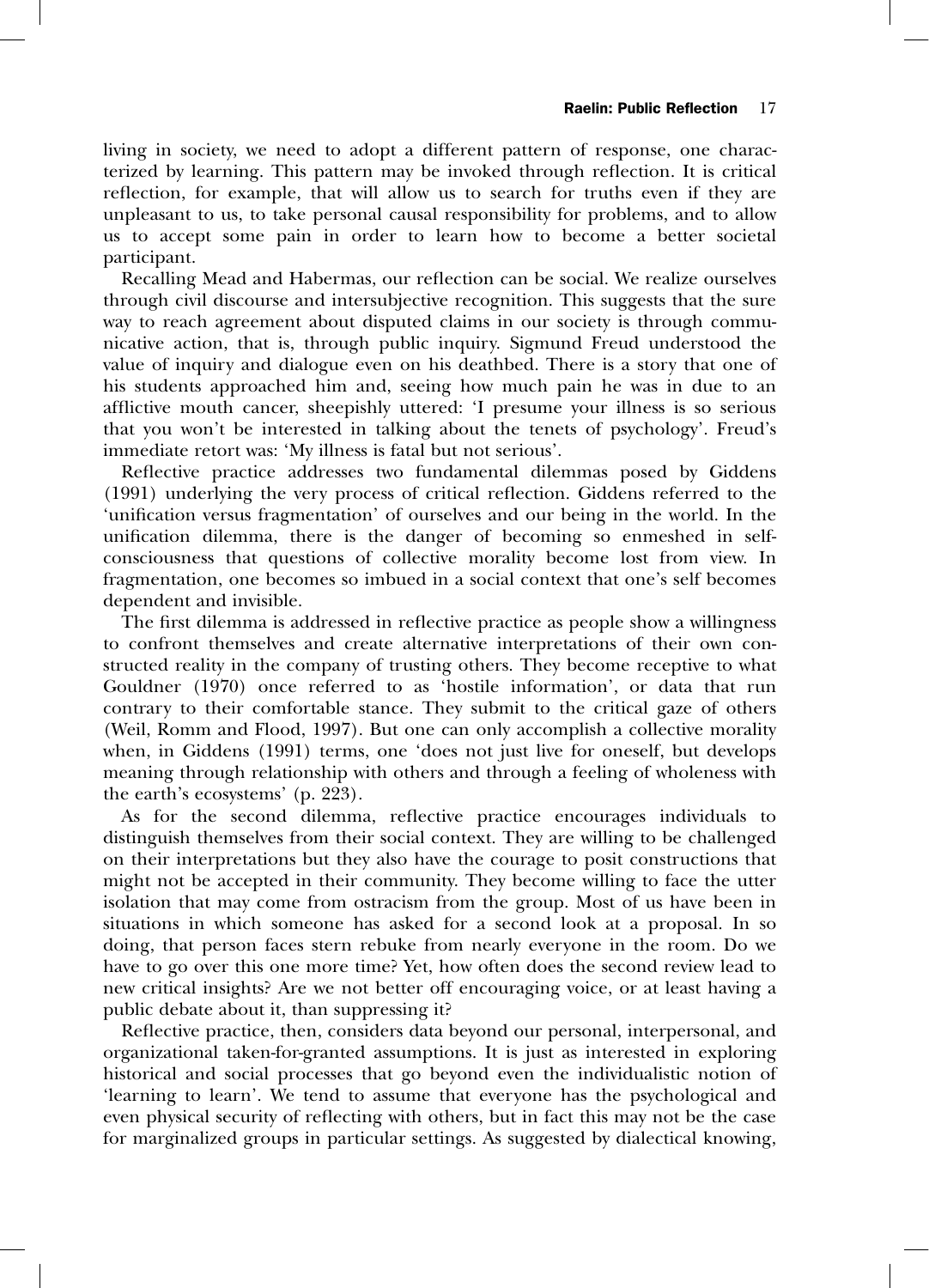it is also likely that cultural background may play an important role in the encouragement or discouragement of reflective practices (Taylor, 1997).

Giroux (1981) believes that reflection can help us understand how knowledge has been constructed and managed and how what is deemed to be relevant or even common sense has been arrived at. Critical theorists, such as Freire (1970), are also concerned with how we consciously or unconsciously use power, privilege, and voice to exert influence and suppress dissent. We need to examine whose interests are served by the forms of knowing in popular use, be they instructional methods, curricula, or classroom technologies. Lectures and case studies provide the means for control to remain securely in the hands of the instructor. Dialogue, on the other hand, encourages learner voice because it attempts to develop critical consciousness by engaging learners in desocializing discovery and linking experience with text. Dialogue ensures that multiple points of view are heard, leading to new ways of thinking and ultimately of acting. Learners enter the conversation knowing that it will produce something totally new to each one of them. Dialogic practice, then, moves from an instructor-identified beginning point through numerous, subsequent rounds of interaction. Questions are raised by both learners and instructor as a given theme is explored (Shor, 1992; Boyce, 1996; McMaster, 1996).

A publicly reflective approach to project-based learning, then, takes up the challenge posed by critical theorists (see Garrick and Clegg in this issue) that work-based methods are not only openly or subtly performative but at best engage learners in a 'false consciousness' about their presumed participation in a social structure. Project-based learning under the auspices of premise reflection invites the critical commentary of trusted<sup>1</sup> other signifiers. Further, although team and organizational learning are encouraged, individual self-knowledge is also promoted. Individual members of project teams, for example, may include in their personal learning goals the elucidation of barriers preventing them from finding their voice or reaching their potential in the world independent of prescriptive forces, be they corporate or radical. In finding their voice, participants learn to 'speak up' in ways not merely sanctioned by privileged social authorities but because of their self-identified interests. They search not only for their own consciousness but for meaning in the collective set which arises from a true dialogue among competing interests, one that goes after the tough questions, not the easy answers (Heifetz, 1994).

Critical consciousness enhanced through public reflection recognizes the connection between individual problems and the social context within which they are embedded. Once this connection is made, learners can participate in educational projects that may transform their world by their very participation in it. Consider the case of Mark Twain's Huckleberry Finn, who believed he was committing a moral sin because he was harboring a slave, his friend Jim (Twain, 1948). Huck eventually gave up on his morality because of his feelings for his friend. Most of us can agree that acting on his feelings was correct since turning in a slave who also happens to be your friend is bad morality to begin with. However, Huck did make one error. He did not question the underlying values behind the morality of the day. In public reflection one learns to criticize even societal norms and values by surfacing one's own beliefs, and in Huck's case, one's own tacit wisdom. By engaging in civic dialogue, wherein we take others' points of view into considera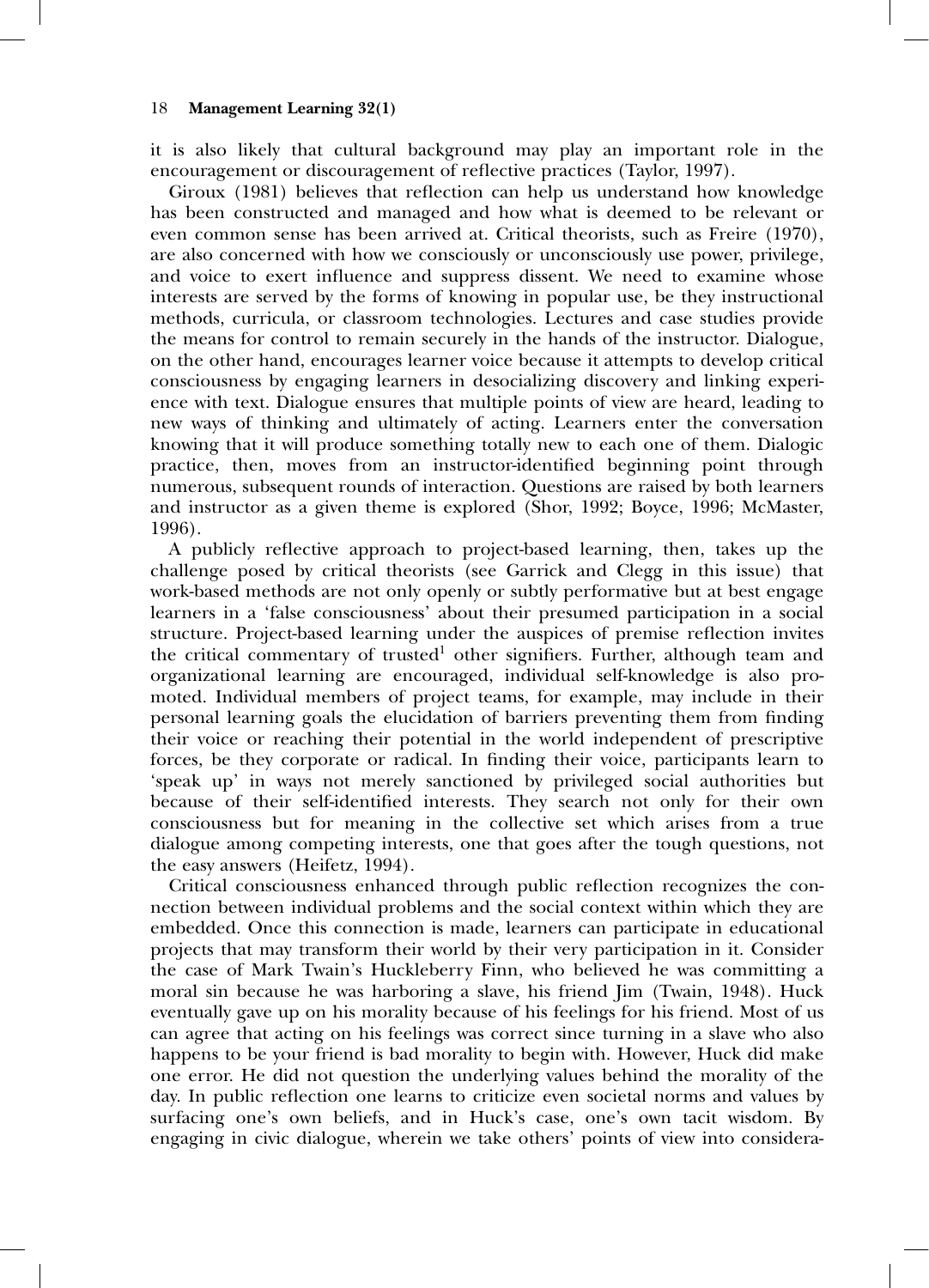tion but in which we also advocate and illustrate our own viewpoints as well as surfacing our underlying assumptions, we advance the common good. We mobilize to create a true community of practice and thus a better world.

#### Reflection and Time

Reflection can ensue before, during, or after the experience it examines. Adopting Loughran's labels (1996), we may refer to these reflective practices as: anticipatory, contemporaneous, and retrospective reflection. Anticipatory reflection occurs prior to the experience, often in the form of planning as learners suggest to themselves and to their peers how they might approach a given situation. They may even wish to rehearse some possible scenarios as a way of anticipating the reactions of others and the responses one might offer in response to these reactions. Anticipatory reflection tends to probe to a deeper level than basic planning by considering alternative goals and approaches, such as by positing a series of 'if-then' propositions based upon the possible outcomes of one's initial intervention. Subsequent interventions can then be tried out, perhaps on an offline basis with peers or mentors, to discern their possible effectiveness.

Contemporaneous reflection occurs in the moment, akin to Schön's (1983) 'reflection-in-action', such that in the midst of performance one reframes unanticipated problem situations in order to see experience differently. While engaged in experience, planned responses often don't go according to plan, triggering a series of unexpected reactions. In this situation the learner often reframes the problem on the spot in order to release oneself as well as one's colleagues from fixed views, leading to the consideration of new approaches. Reflection of this nature can be described as taking one's experience outside oneself, temporarily, in order to examine it as an object. Although easier to do after the experience is over, talented reflective practitioners can look at experience in this way as the event unfolds.

Retrospective reflection looks back at recent experience. It can be initiated as the first instance of reflection, or it may be triggered by plans and hypotheses generated from anticipatory reflection or by insights evolving from contemporaneous reflection.

#### Reflection and Experience

Experience alone does not predetermine practitioners' use of reflective practices; rather, it is how one uses experience that is critical to understanding why some individuals use reflection to grow in their professional learning. Reflective practitioners 'reinvest' in learning by participating in continuing education, by seeking out greater challenges in their work, and by tackling more complex representations of recurrent problems (Bereiter and Scardamalia, 1993). As a consequence of their learning reinvestment, reflective practitioners engage in problem posing as much as problem solving, continually expand their solution database rather than selecting the first solution that works, view inconsistencies as opportunities rather than inconveniences, and enjoy reflecting back on their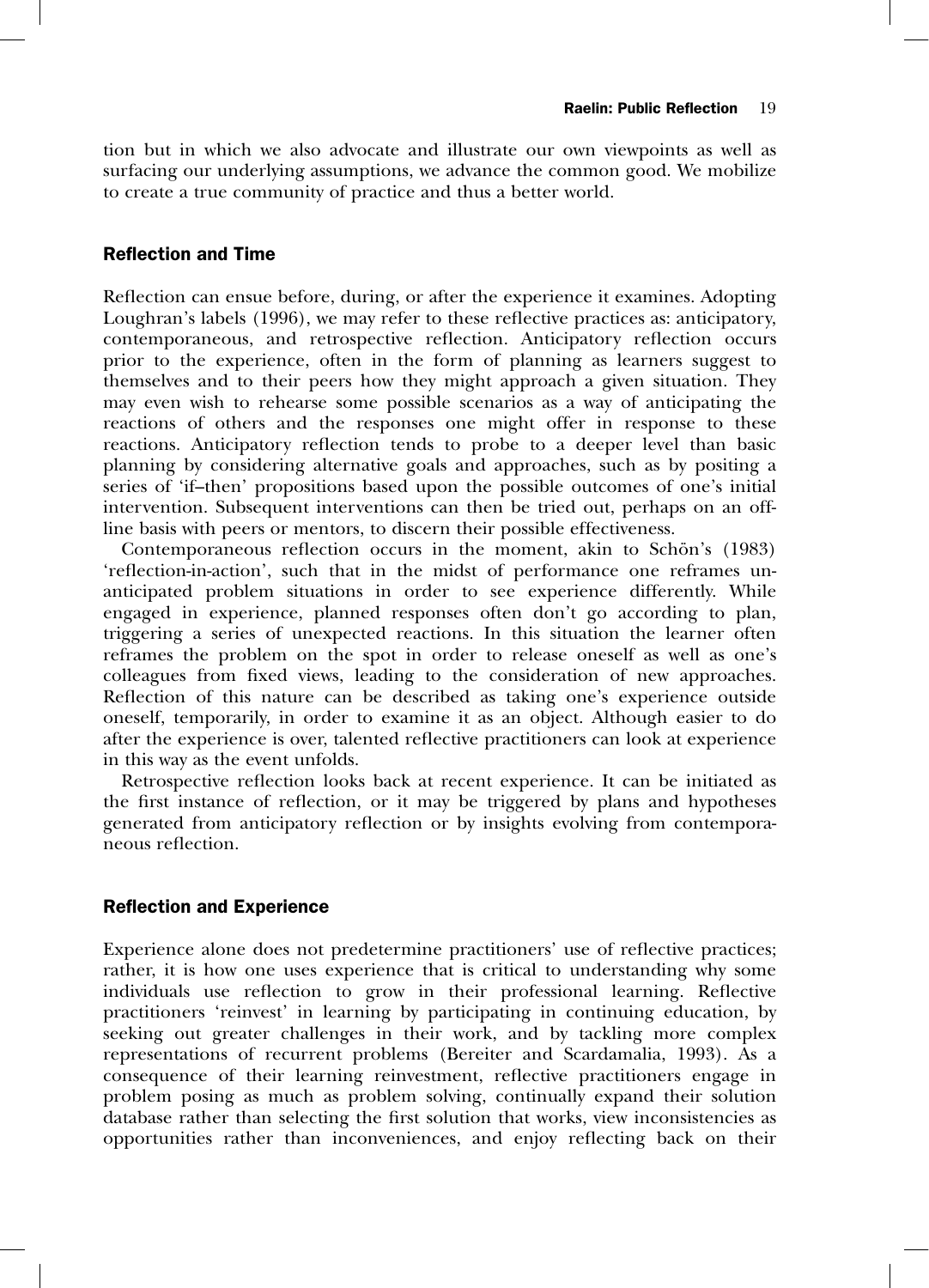decision making rather than sealing off debate. Reflective practitioners also seek to involve others in their search for new solutions (Schön, 1983; Ferry and Ross-Gordon, 1998).

Reflection is thought by cognitive psychologists to contribute as much to learning as experience itself to the extent that learners are active observers. In fact, people often learn behavior from observing others before performing the behavior themselves (Bandura, 1986). According to social learning theory (SLT), individuals tend to anticipate actions and their associated consequences. Hence, before trying out new or altered behaviors, they first pay attention to others and develop mental models or cognitive maps to guide their trials (Bandura, 1977). Perhaps you may have noticed, even in yourself, that when introduced to a new game involving some dexterity—for instance, making a wrist shot in hockey—you tend to prefer seeing someone else demonstrate the activity first. That way, you can develop a mental picture of what the skill entails before trying it yourself.

Polanyi (1964) showed that the use of concepts in reflection facilitated our observations by the demonstration that medical students at the outset of their training could see practically nothing in X-ray pictures. Once trained, however, these same medical students could use their reflective powers to interpret and reinterpret these pictures. Hence, experience and reflection are not dualistic; they play off each other (Miettinen, 2000). John Dewey resolved the relationship between experience and reflection by explaining that the latter can be used to solve problems in the former. In his *How We Think* (1933: 277), he wrote: 'experience also includes the reflection that sets us free from the limiting influence of sense, appetite, and tradition. Experience may welcome and assimilate all that the most exact and penetrating thought discovers'.

Consider that when people in interpersonal transactions sometimes pause for a moment to catch their breath and reflect, the process of reflection does not end once they resume the conversation. Reflection continues on into the engagement as one becomes absorbed in practice. So, reflection viewed in the sense of internal dialogue can be bounded by external dialogue which induces and then refines it (Wertsch, 1979). Hence it is mixed up with practice. Our experience with others informs us, pulls us, and even transforms us. As Wenger (1998) suggests, we create ways of learning in practice in the very process of contributing to making that practice what it is.

In our everyday work activity, although we may be learning, we may not be subjecting that 'learning' to conscious activity. Such concentration might indeed disturb our performance. Western positivists tend to think of learning as that time when we stop our performance, assess how we're doing, and then determine how we can improve. We may choose at that point not to change anything. But when we stop and reflect retrospectively, we at best capture what we had already learned tacitly in the past. Our learning may be continuing beyond that point of capture.

The stopping, however, is important, if not to help us figure out what we had learned, then at least to help others learn what we have done well (or poorly). How might we observe and experiment with our own collective tacit processes in action? One way to think about the reflective process in action is through the metaphor of the self-guided tour bus, the kind that allows you to hop on and off to explore some areas of the city on foot. If you choose never to get off the bus, your experience is broad but perhaps superficial. Stopping gives you the chance to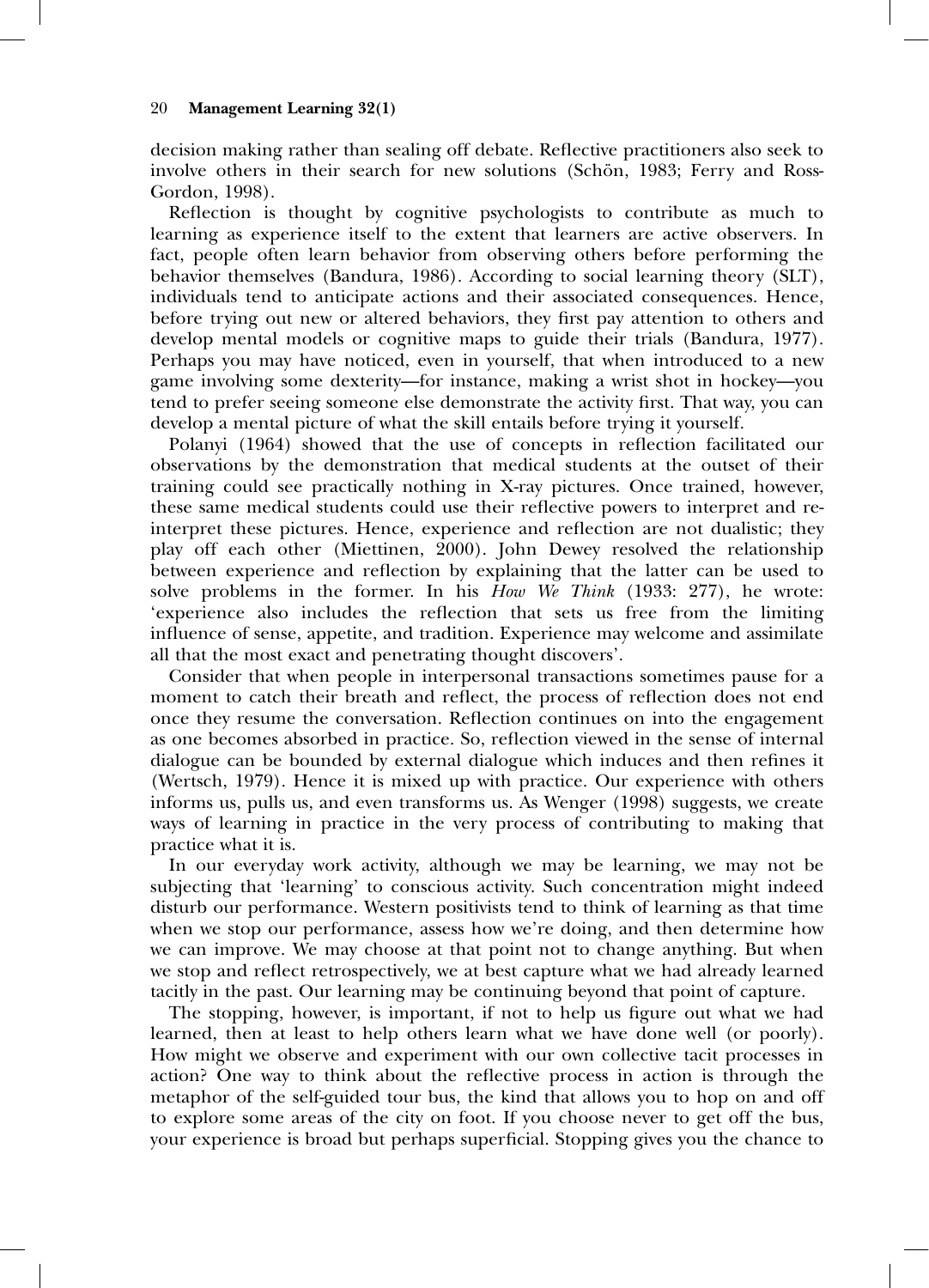see more deeply what is being experienced. It gives you, in the words of Isabel Rimanóczy (1998) of LIM Ltd, an opportunity to 'lean over' an event and even to melt inside the situation, becoming part of the scene. Note also that once you've completed the excursion on foot, you normally have the option of re-boarding the bus to continue the general tour.

Consider as a more practical example the instance of time-outs or adjournments in meetings used to give us time for private reflection on the transactions that have taken place, thus helping us prepare for the next meeting. In fact, this version of reality may be oversimplified and even misplaced. Private reflection does occur and may well help us prepare for the meeting, but any subsequent communication during the meeting extends that reflection because meaning derived from that interaction is as much social as it is an internal activity (Vygotsky, 1988; Holman, Pavlica and Thorpe, 1997). In other words, we may be just beginning our reflection when we do it in private. Our thoughts are constantly re-shaped when converted into language and brought out in the presence of others. Indeed, as we use language to persuade others about our points of view, we may notice that in our very process of argumentation, we begin to reframe our position. Furthermore, most of us find that we may change our viewpoints slightly or even a great deal as the conversation ensues.

Reflection also considers the affect experienced by the practitioner. Often overlooked, emotions can play a significant role in enhancing or in distorting the facts within a situation, and likewise in contributing to or detracting from learning experiences. Occasionally, we find ourselves outraged in the heat of the moment and we turn away from our fellow conversers. Private reflection affords us the chance to cool down and come back with a presumably more rational response. However, walking away to reflect might rob not just ourselves but those in our immediate—perhaps intimate—environment of a potentially productive, albeit highly charged, moment. In the *Drama of Leadership*, Pitcher (1997) cautions us that emotion can impair judgment but its absence can result in even worse judgment.

So we return to the need for learning dialogues that encourage reflection even after one of our temporary rages, in the presence of trusting others. That way we don't have to walk away, but can work with others to help us make productive use of our emotional energy, and do so in a way that is sensitive to others, if not always perfectly pleasant. The reflection in this instance may not only be about our thoughts and actions, but about our feelings. The dialogue might also extend to what was not said or done. Hence, even under the grip of emotion and tension, we can develop the discipline of acknowledging our feelings and inquiring about the feelings of others, at least to the extent that we can understand the frames or meanings afforded by our statements and actions. Relying on the trust, friendship, and support of others, we can distill the learning resulting from interpersonal reflective processes.

# The 'Practicality' of Reflection

One wonders, nevertheless, whether reflective practice is possible or practical in this age of the busy corporate executive who is virtually socialized to be a person of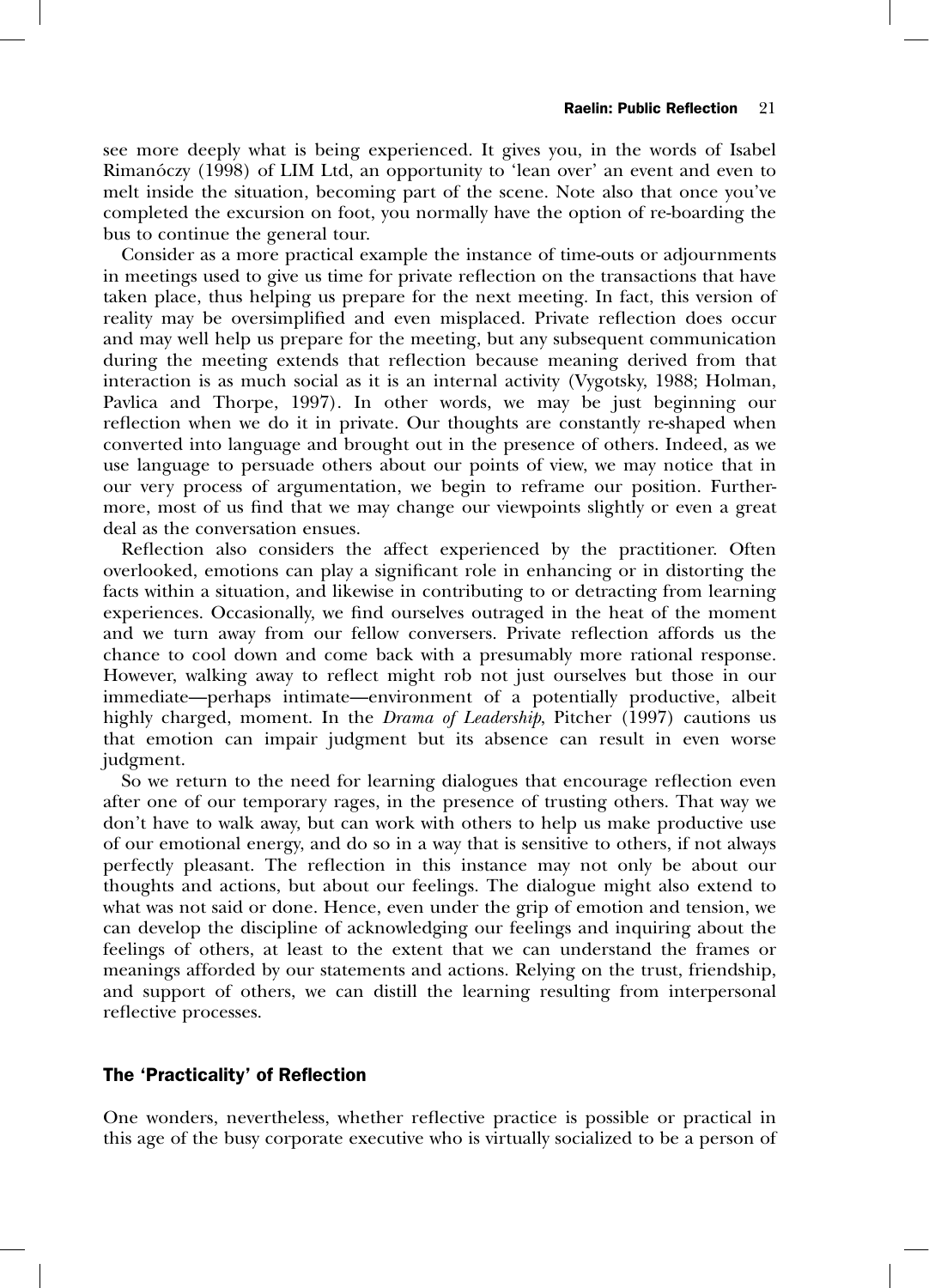action, not of reflection. Nor are top managers, according to some fatalistic observers, prone to inspire reflection in others. They want an answer rather than a question; they are looking for solutions rather than problems. They want to take credit for successes rather than be part of the 'team' (Jackall, 1983).

In an exercise that I co-moderate with my colleague, Robert Leaver, we ask a series of questions in debriefing an exercise known as 'Actors and Reflectors':

- what is the quality of your work and personal experience?
- what are others at work saying about the intense pace of the workplace?
- what is your desire for personal reflection time?
- do you desire more genuine conversation in a group or with a colleague?
- what is the community saying it needs from business?
- will our Earth be able to sustain itself?

By examining questions such as these, we begin to see the shortsightedness of pure action as a world view. Bolman and Deal (1997) believe that action without reflection—or without 'reframing', as they call it—can be fatal to corporate success. The decline of Sears in the face of its stronger competitor, Wal-Mart, or the precipitous decline in market share of General Motors can be attributed, in their view, to an inability to use reframing. For example, Roger Smith, upon assuming the role as CEO of GM, killed a project design for a new small car to compete with the high-quality compact cars from Japan. It was thought that his commitment to rational thinking and financial logic got in the way of his mobilizing his company to undertake the necessary visionary strategy that would have been necessary to compete with the Japanese car manufacturers throughout the 1980s. As Bolman and Deal suggest, Smith's inability to reframe comprehensively kept him from seeing in a new light the problems confronting his company. In other words, he was unable to question the fundamental assumptions of his business well enough to generate sufficiently creative responses to cope with the treacherous environment characterizing his industry.

In our turbulent global environment, it appears almost definitional that we need managers who can inspire reflection to the extent of generating new ways of coping with change. There is a natural inertia that seems to accompany size and structure in organizations. A reflective culture is one that makes it possible for people to constantly challenge things without fear of retaliation. Hammer and Stanton (1997) believe that of all the tasks involved in the reflective process, breaking assumptions is the most critical. In their view, businesses operate on fundamental assumptions, for example:

'we are and always will be the low-cost producer' 'every new product we develop must be unique' 'our people are the best and brightest in the industry' 'we are known for being the first to bring out new models'

Although these assumptions are necessary, they must be subject to review and revision as change occurs. Yet, this almost natural step is the most difficult to undertake since change requires having people in control lose their grip on the status quo.

An assumption-breaking culture is one that deliberately keeps itself off-center. Managers can contribute to this kind of culture by trying to make reflection and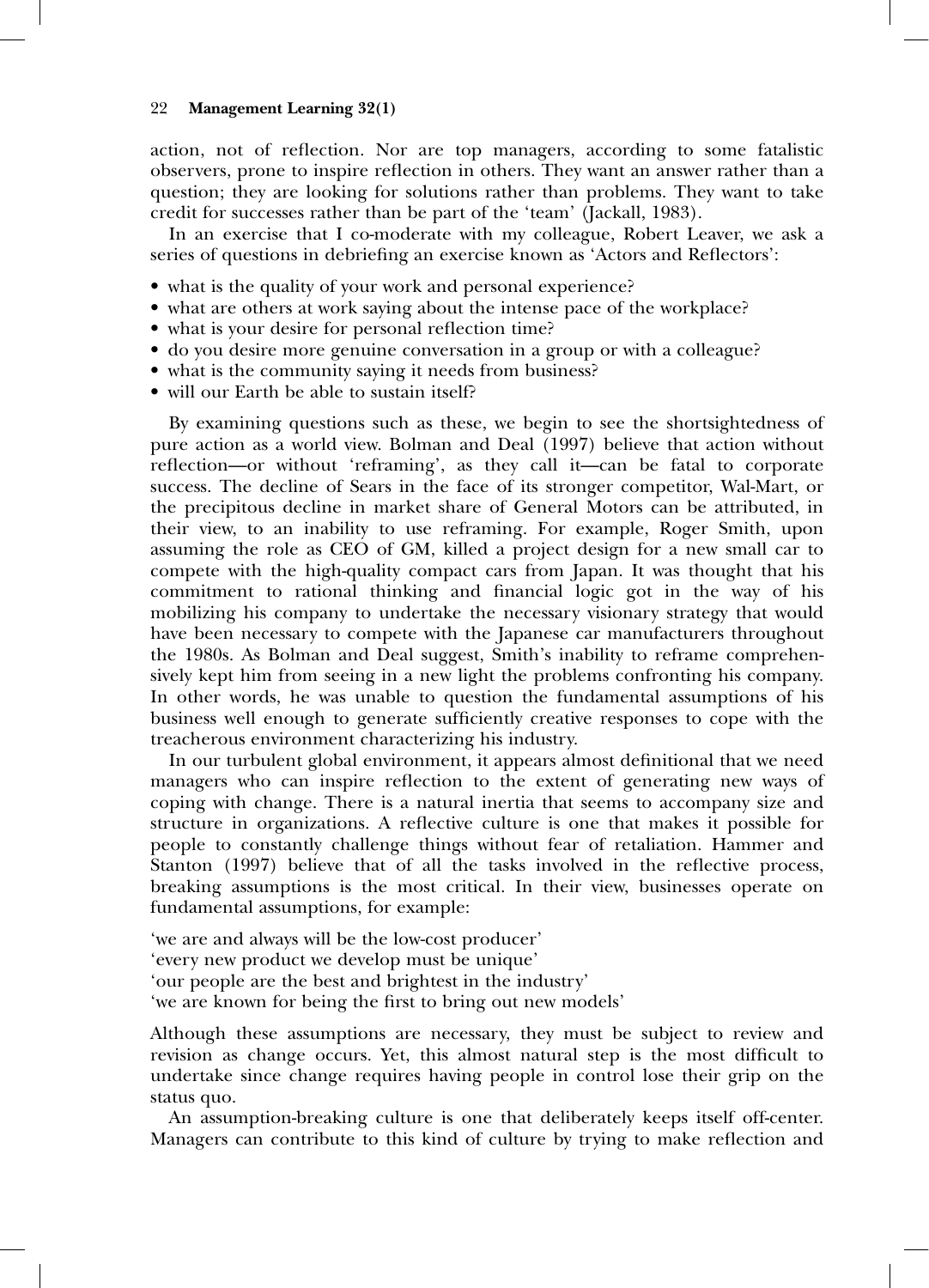learning contagious within their organization. They can engage their community in a persistent exercise of dialectical knowing. Perhaps one indicator of whether managers are prepared to accept this level of reflective practice is the extent to which they themselves are receptive to feedback—the extent to which they can allow others to have an effect on them.

In reality, inspiring reflective practice in an organization does not have to be an onerous task even for top managers. Although they are by definition people of action, they are also people who, when given a hospitable environment, like to share their experiences and, moreover, to help one another. Unfortunately, any formal reflective sharing that is made available to managers typically arises through discussion at training events or on strategic plans already formulated. However, managers are almost always confronting challenges and puzzles in their daily work which would benefit from public dialogue. Many come to realize that they do not have a monopoly on good ideas and solutions. They might even crave the opportunity to share their experiences, insights, questions, and even failures with others if given the right climate—a climate receptive to open discourse. Indeed, they might appreciate an opportunity to replay their plans and actions in front of like-minded colleagues who are not assembled to take advantage politically of their faults, but who want to help because they realize that they, too, need the understanding of others.

In this age of strategic planning, it is also important to note that reflective practice is not equivalent to planning. Planning, be it determining one's strategic advantage, gathering competitive intelligence, or exploiting one's strategic competencies, constitutes reflection at a somewhat superficial level. It takes for granted the goals we are working on in solving our problems. Higher levels of reflection, noted earlier as process and premise reflection, examine not only the assumptions and procedures in use but the very presuppositions attending to the problem to begin with. Reflection of this order requires an institutionalized capacity to rethink the nature of the business, including its strategic goals.

To truly shape organizational learning, reflective practices should also occur simultaneously with knowledge sharing so that new meaning and methods can be accessed by organizational members and partners. Shared meaning often gives way to new plans as well as to new or renewed action. Whether the action produced from reflection is new or renewed, it tends to be more coordinated than before, since it has presumably engaged everyone involved in a public reflective process. Action then precipitates more reflection and the process begins again.

Finally, is public reflection a practice that should be reserved only for those unpredictable times in corporate life when we have to reason our way out of turbulence? In fact, there isn't much routine in organizational practices these days, especially in the project environment, but if there were to be, it might be the perfect time to engage in reflective behavior in order to re-engineer taken-forgranted processes.

#### The Skills of Reflective Practice

Practically speaking, there are skills that can be associated with reflective practice beyond the basic skills of communication, listening in particular. Acknowledging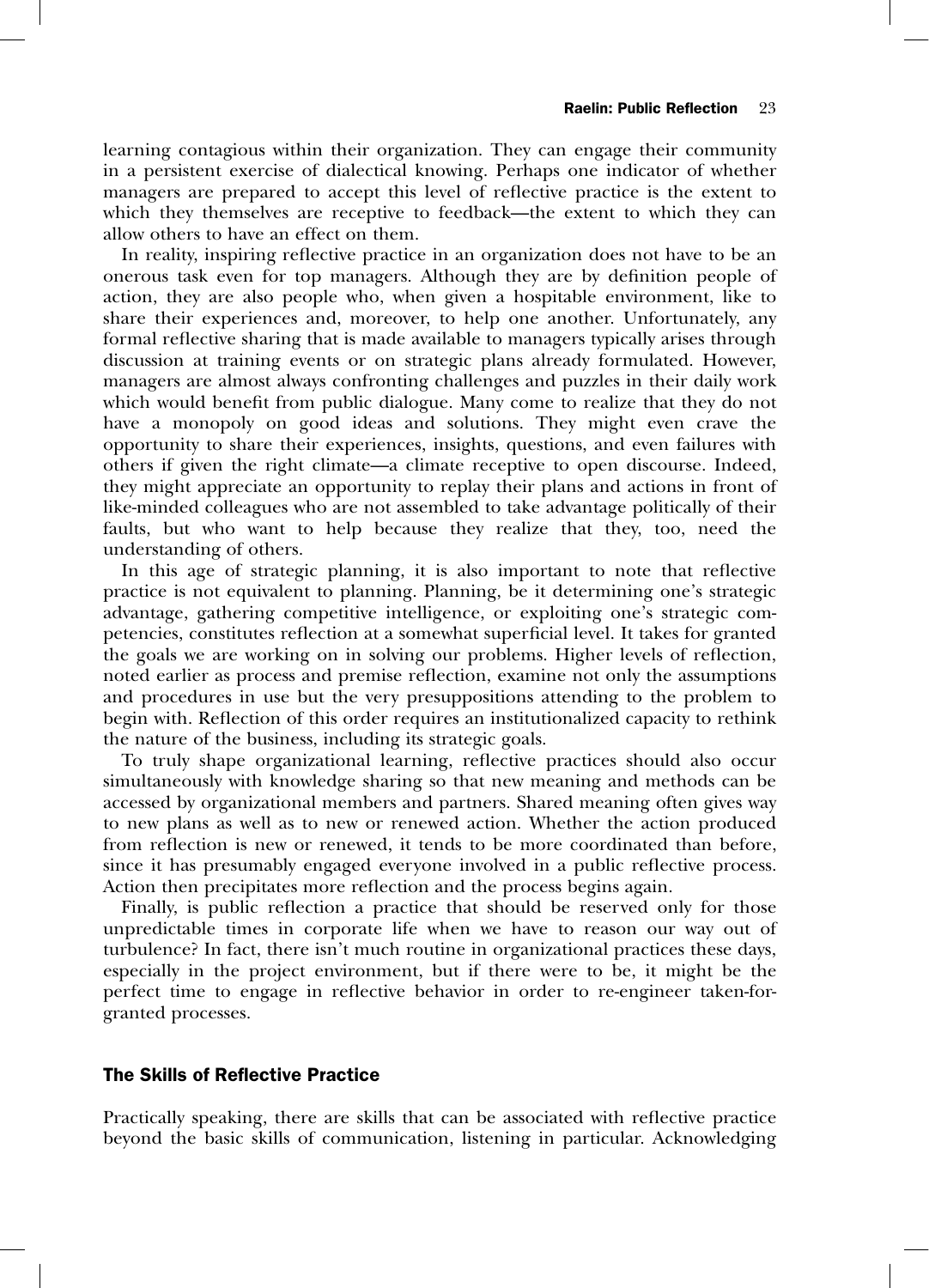first the contribution of active listening competencies as well as the value of feedback, there are five advanced skills that, used together, can contribute to reflective discourse.

Although these skills are often introduced by trained facilitators, they can gradually be assumed by other facilitating members of any work or learning team. In the model presented in Figure 1, five principal skills are illustrated: Being, Speaking, Disclosing, Testing, and Probing. The skill of Being is central and pervasive, cutting across the other skills, for it represents one's presence and vulnerability in creating a reflective climate in the group. Recalling that reflection represents a stepping back to ponder meaning, the first reflective skill is to experience, or even more simply, to be. In accomplishing 'being', we try to experience and describe situations, even our own involvement in them, without imputing meaning to them or without evaluating them. If facilitators are successful in modeling or helping team members to learn to 'be', they can begin to explore differences and diverse experiences together and learn from one another without initial polarization. In this way they learn to explain together (Griffith, 1999).



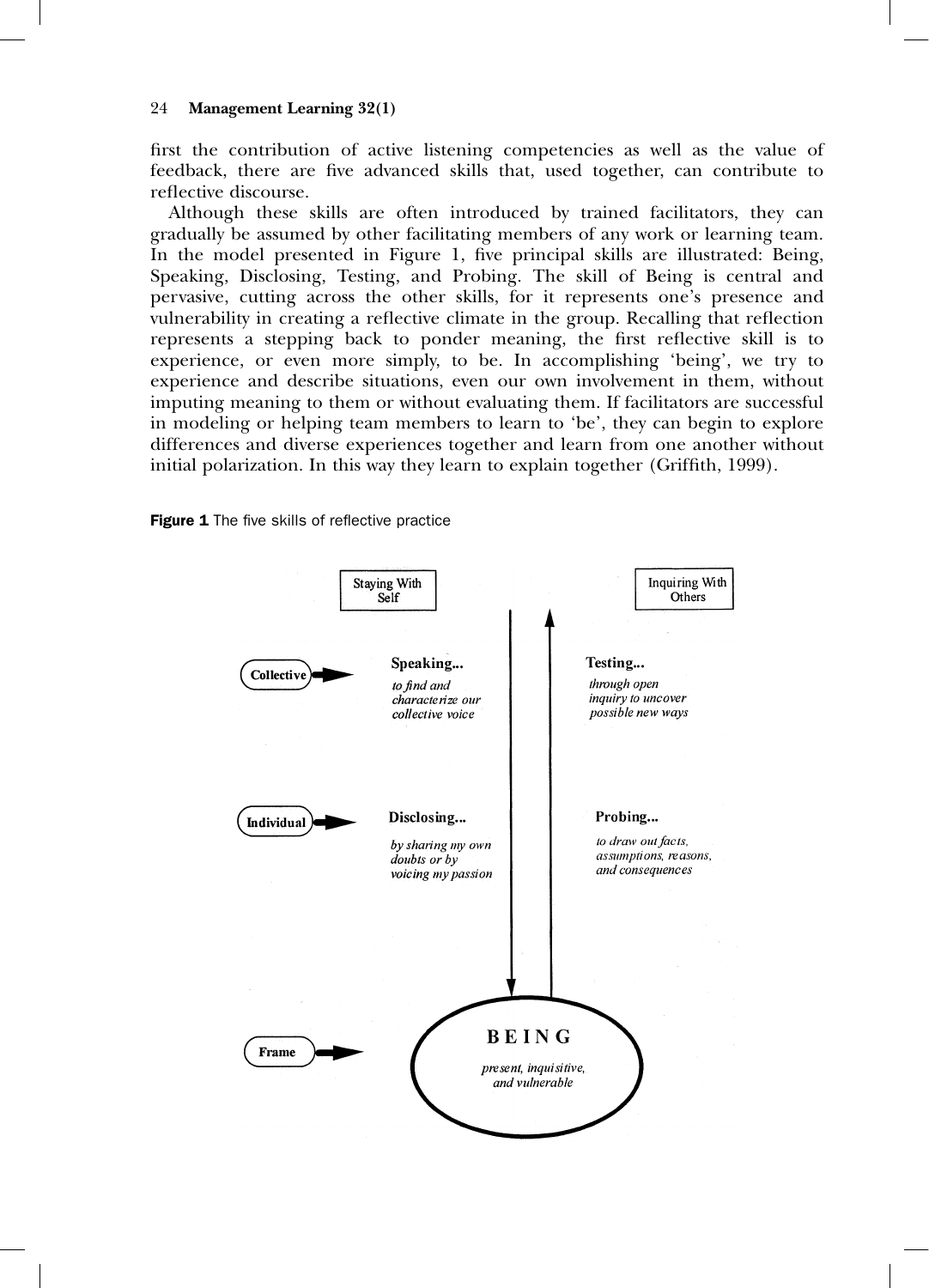The skill of Being can place one in a vulnerable state in the sense that one does not rely on defending oneself against experience. The focus is rather on opening up to experience and to the interpersonal environment around oneself. Isaacs (1999) refers to this process as 'suspending', in which we make the contents of our consciousness available to others. We engage in such practices as suspending certainty, externalizing our thoughts, and exploring the tension of the opposites. This produces a reflective response which can be characterized by a number of attributes (from Bell, 1998) that are in direct contrast to the defensive posture; i.e.

| • instead of maintaining unrealistic standards | - one sets realistic expectations |
|------------------------------------------------|-----------------------------------|
| • instead of expressing trepidation            | - one displays tolerance          |
| • instead of concentrating on self-expression  | - one uses listening              |
| • instead of being self-absorbed               | - one conveys humility            |
| • instead of feeling out of depth              | - one feels open to learn         |
| • instead of feeling out of context            | - one becomes open to experi-     |
|                                                | ence.                             |

Bell's reflective response suggests that at times we may engage our empathy with others by viewing them and listening to them as we wish to be treated. At other times, we may wish to view others as 'strange' (Isaacs, 1999)—someone so unlike ourselves that they require even deeper respect and attention so that we may learn to know them. Using language from Buddhist insight meditation, Being can also be referred to as mindfulness, which represents knowing what is arising in the moment without losing track of the knower. Gregory Kramer (1998) through the practice of 'insight dialogue' has explored the potential of maintaining a meditative state of being while engaged in relationship with others. Developing the discipline of folding action and reflection into one requires a good deal of skill and patience but can be learned, according to Kramer, using a number of guidelines.

- Commit to the process. One brings one's full presence to the group and commits not out of obligation but out of wisdom and compassion allowing us to connect with one another.
- Trust emergence—no goals. The universe of possibilities is not limited by a preconfigured agenda. There is no goal but to rest in the moment from which might ensue an emotional and spiritual release or an intellectual breakthrough. These are natural results, not goals.
- Balance affirmation and investigation. Participants practice deep listening and maintain an attitude of inquiry. They affirm, not from a separate, limited self, but from the circle emerging within the group. One feels at ease with oneself, confident of the group's loving kindness.
- Pause–reflect–contemplate. One pauses after hearing a statement, reflects on what has been said, and contemplates one's feelings, the motivation for speaking, and the richness of the moment. By providing space in our interactions, we can begin to understand their nature.
- Free up roles. In the group there is no hierarchy. Participants attempt to avoid the tendency to pigeon-hole people into roles. An open-hearted acceptance of ourselves and of others yields freedom and spontaneity to all.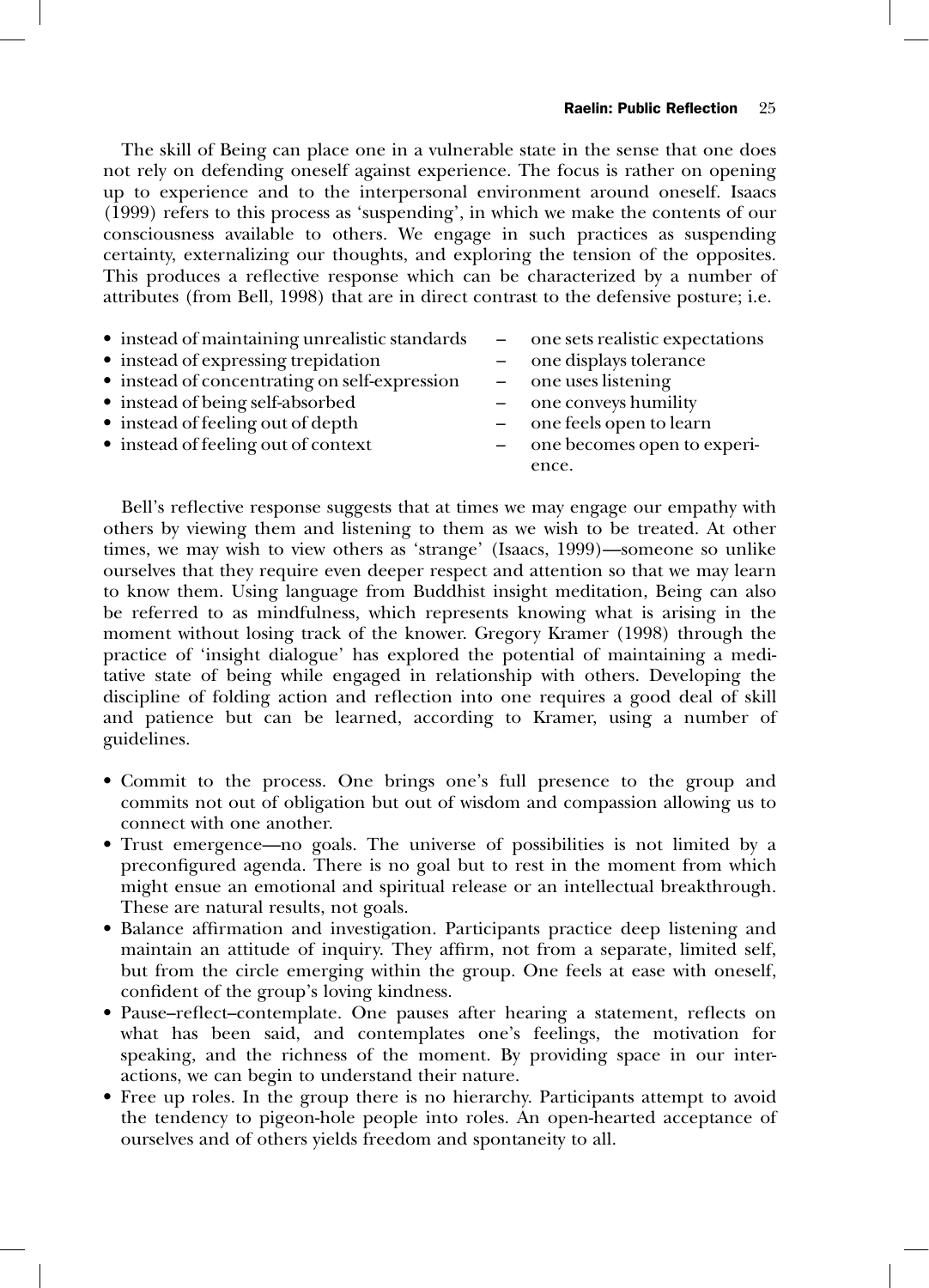- Seek out assumptions. One actively explores the moment, searching for assumptions in our own thinking and in what has been said by others.
- Observe judgments. Judgments are allowed to rise to consciousness in order to gain a window into our reactive nature and to open the possibility of a more even-handed way of being.
- Share parallel thinking. Parallel thoughts are those that arise in the background as other things are said. In the safety of the group, we bring these forth, be they judgments, feelings of inadequacy, or observations about the processes arising in the group.

Referring to the dimensions of the model, Being itself occupies the dimension we call the 'frame' mode. Framing refers to how we think about a situation, more specifically, how we select, name, and organize facts to make a story for ourselves about what is going on and what to do in a particular situation. In the collective mode, we extend our contributions and inquiry out to all the members of the community, whereas in the individual mode, we hear our own voice or address one individual at a time. The cross dimensions are 'staying with self' and 'taking action toward others'. At times, we make personal contributions to the group or focus attention on ourselves. At other times, we extend and dedicate attention to others.

Returning to the skill of Being, as a central skill it may entail staying with oneself or taking action toward others. It is most concerned with exploring differences and diverse experiences apart from members' preconceived notions. The Being skill models an inquisitive, nonjudgmental attitude towards group phenomena. Some of its components are: inviting questions and comments, considering one's own positions as hypotheses to be tested, acknowledging expressions of vulnerability by others. An example of Being might occur in an advertising project group about ready to launch a new campaign. Everything seems to be in place, but the group leader (who might also be a facilitator of reflective practices as outlined here), who has actually pushed a particular design, might ask the group to pause with him or her in a state of vulnerability. He or she then wonders out loud if something has been overlooked and whether the group might take one more look at the design.

The second reflective skill of Speaking is in the upper-left section of the Figure 1, signifying that it seeks to articulate a collective voice from within oneself. In Speaking, one attempts to characterize the state of the group or its meaning at a given time. It may entail summoning an image to articulate meaning, suggesting group norms, or bringing out uncertainties or unfounded assumptions. In Speaking it is not necessary to prepare one's words in advance. One crafts one's message in the moment as the meaning unfolds. One group never lost the image presented at an earlier time by their facilitator who said the team was operating like 'a cargo plane having to make its destination to Istanbul but with one engine knocked out'.

In the third skill of Disclosing, one stays within oneself and, at the same time, shares one's doubts or voices one's passion. By using Disclosing, one may unveil one's feelings at a given moment based on what has transpired, or one may present a story to reveal the depth of one's experience. The idea is to help the group learn more about its membership. Another cue to promote Disclosing is to ask oneself what you might say to help the group know you better.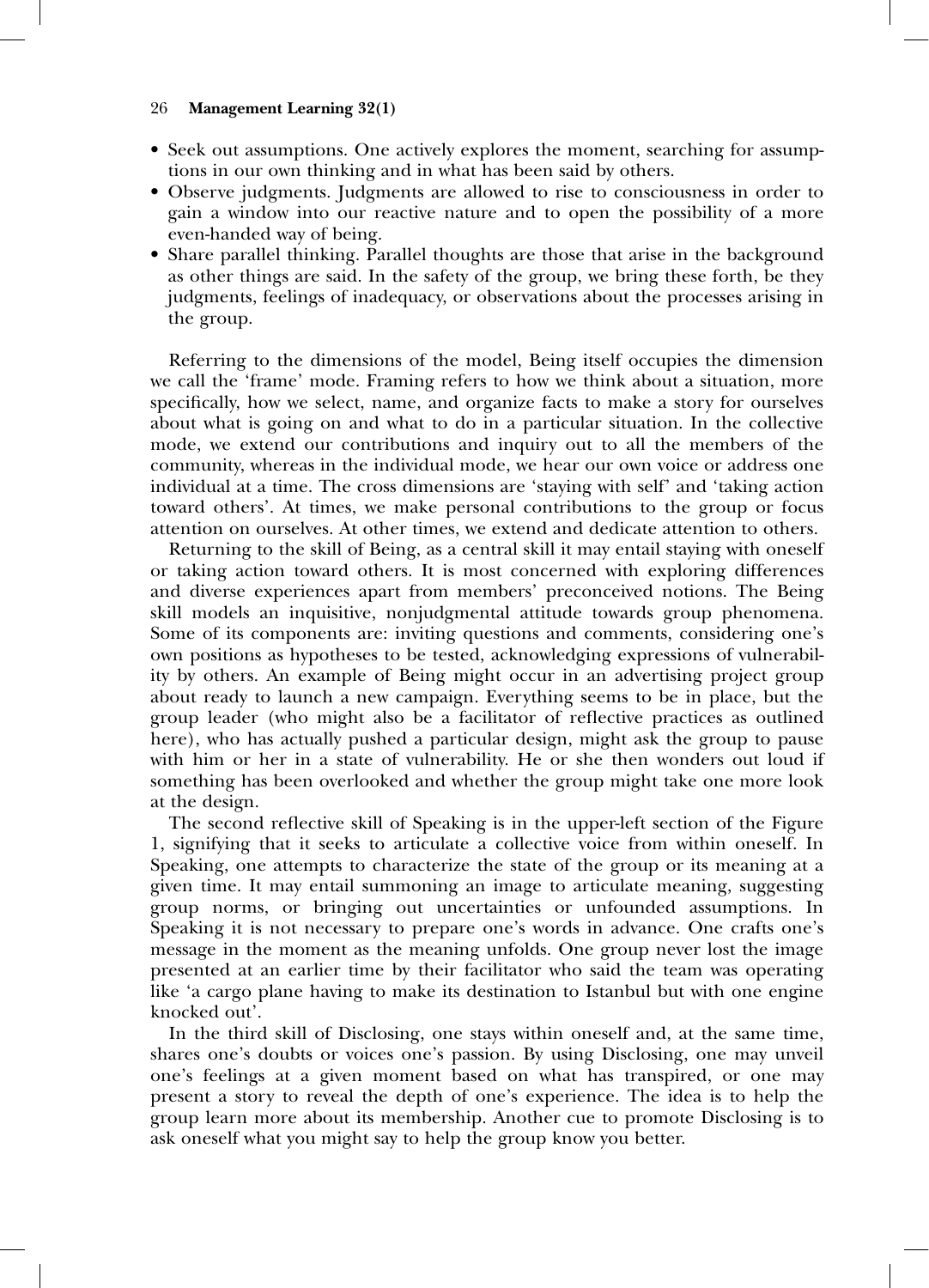Testing, the fourth reflective skill, is an open-ended query directed toward the group as a whole that attempts to uncover new ways of thinking and behaving. In using Testing, one may ask the group to consider its own process or may attempt to explore underlying assumptions previously taken for granted. In Testing, the member is trying to promote a process of collective inquiry. As a tester, one may occasionally ask for a process check or ask if someone might act out a scenario to explore an option. As an example, rather than offer another opinion to help a group resolve an impasse, a member might inquire about the available methods for approaching the problem at hand.

Finally, in Probing, one makes a direct inquiry, typically to one member at a time, to find out the facts, reasons, assumptions, inferences, and possible consequences of a given suggestion or action. For example, probing might attempt to point out inconsistencies in members' reasoning patterns, perhaps helping them to uncover the assumptions and beliefs behind particular actions. In using Probing, however, one needs to be careful not to interrogate or make any member feel on the spot or defensive. On the other hand, Probing may initially have to make some members uncomfortable if they are asked to consider assumptions that had been hidden even from their own consciousness. As an example, consider a frank inquiry posed to a member named Mark:

Mark, you've said several times that you believe the workers in your unit should take the ball and run with it. Yet, you say they are dependent and continue to check with you on every new initiative. Is there anything you might be doing or saying that might be blocking their independence. Might you be unwittingly giving them a sense that you'll be blameful if they screw up?

It should be noted that the project environment offers a promising opportunity to develop the skills and dispositions inherent in the public reflective process. There is little substitute for immersing oneself in continuously changing problem situations the solutions to which require reflection with others. What is called for is a work-based learning approach in which all participants are involved in the solution of real-time problems (Raelin, 1997). Formal structures, such as learning teams, journals, and developmental relationships (see Raelin, 2000) are also available to stimulate the reflective stance.

#### Conclusion

This article has attempted to disclose the emerging theory and the eminent practicality of engaging in public and critical reflective practice, especially arising from project-based learning. In an age when 'doing' is espoused as the necessary ingredient for success, there is a need for a counterpart to both (1) 'stop the presses' of action so as to learn from that action, and  $(2)$  bring the parties to the table, even those heretofore left behind, to generate a collective process of inquiry. This may be accomplished by critical reflective dialogues with all relevant stakeholders who, as suggested throughout this account, can take the role of the other, develop shared values, and subject their reasoning to public scrutiny.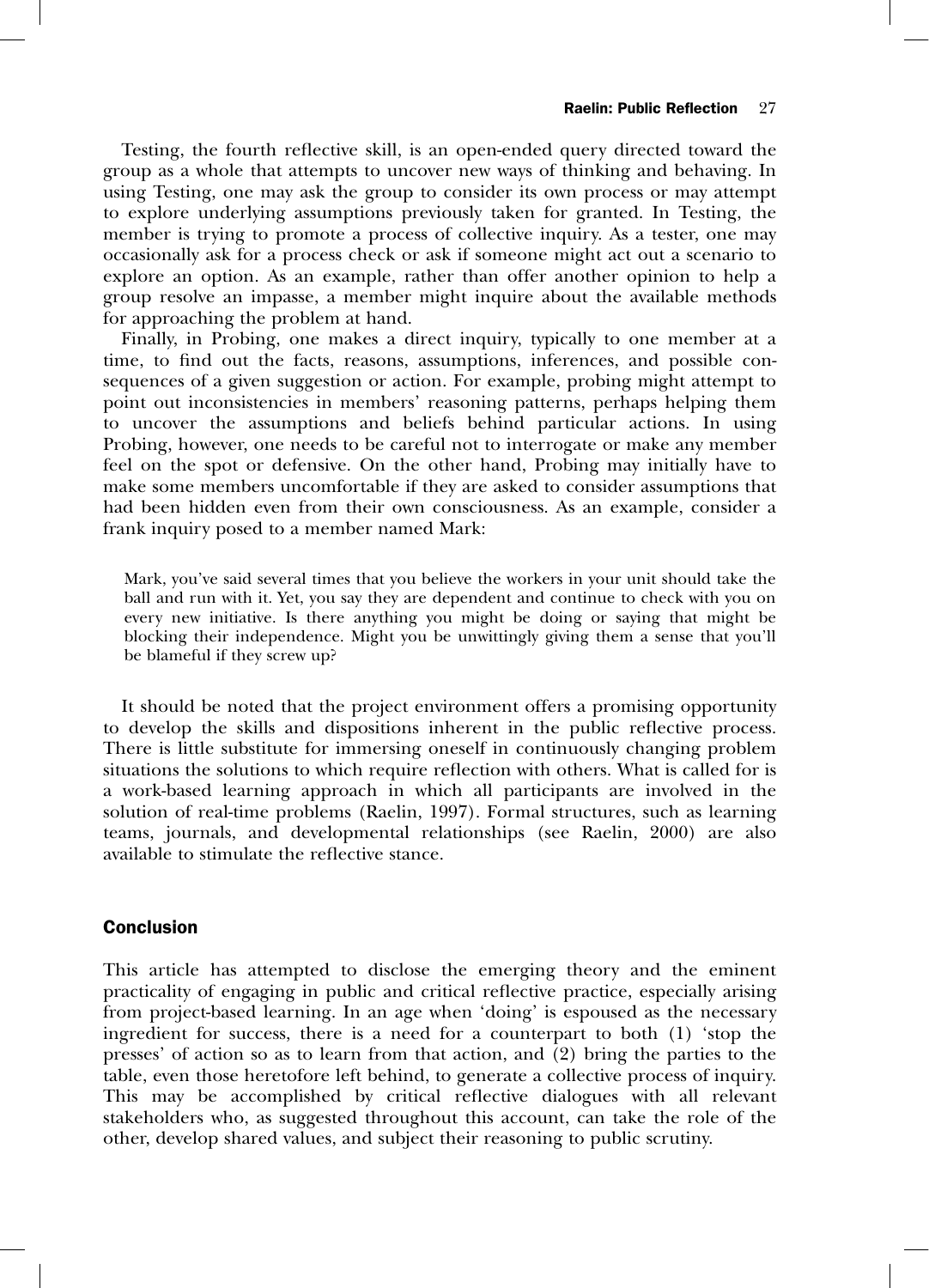#### Note

**1.** The requirement of 'trust' in the learning team is seen by some observers as problematic since it may discourage critical commentary. Trust need not be assumed as a condition for conformity of views. On the contrary, it provides license for attack against inadequate reasoning *without* a corresponding need to solidify one's defenses against personal counter-attack.

#### **References**

- Argyris, C. and Schön, D. A. (1974) *Theory in Practice: Increasing Professional Effectiveness*. San Francisco: Jossey-Bass.
- Ayas, K. (1997) *Design for Learning for Innovation*. Delft: Eburon.
- Bandura, A. (1977) *Social Learning Theory*. Englewood Cliffs, NJ: Prentice Hall.
- Bandura, A. (1986) *Social Foundations of Thought and Action*. Englewood Cliffs, NJ: Prentice Hall.
- Bell, S. (1998) 'Self-Reflection and Vulnerability in Action Research: Bringing Forth New Worlds in our Learning', *Systemic Practice and Action Research* 11(2): 179–91.
- Bereiter, C. and Scardamalia, M. (1993) *Surpassing Ourselves*. Chicago: Open Court.
- Bolman, L. G. and Deal, T. E. (1997) *Reframing Organizations: Artistry, Choice, and Leadership*, 2nd edn. San Francisco: Jossey-Bass.
- Boyce, M. E. (1996) 'Teaching Critically as an Act of Praxis and Resistance', *Electronic Journal of Radical Organizational Theory* 2(2): 2–9.
- Bright, B. (1996) 'Reflecting on ''Reflective Practice'' ', *Studies in the Education of Adults* 28(2): 162–84.
- Broughton, J. (1977) 'Beyond Formal Operations: Theoretical Thought in Adolescence'. *Teachers College Record* 79(1): 87–97.
- Cinnamond, J. H. and Zimpher, N. L. (1990) 'Reflectivity as a Function of Community', in R. T. Clift, W. R. Houston and M. C. Pugach (eds), *Encouraging Reflective Practice in Education: An Analysis of Issues and Programs*, pp. 57–72. New York: Teachers College Press.
- Dewey, J. (1933) *How We Think*. Chicago: Henry Regnery.
- Ferry, N. M. and Ross-Gordon, J. M. (1998) 'An Inquiry into Schön's Epistemology of Practice: Exploring Links between Experience and Reflective Practice'. *Adult Education Quarterly* 48(2): 98–112.
- Freire, P. (1970) *Pedagogy of the Oppressed*. New York: Seabury Press.
- Giddens, A. (1991) *Modernity and Self-identity: Self and Society in the Late Modern Age*. Cambridge: Polity Press.
- Giroux, H. A. (1981) *Ideology, Culture and the Process of Schooling*. London: Falmer Press.
- Gouldner, A. W. (1970) *The Coming Crisis of Western Sociology*. London: Heinemann.
- Griffith, W. (1999) 'The Reflective Team as an Alternative Case Teaching Model: A Narrative, Conversational Approach', *Management Learning* 30(3): 343–62.
- Grimmett, P. P., Erickson, G. L., Mackinnon, A. A. and Riecken, T. J. (1990) 'Reflective Practice in Teacher Education', in R. T. Clift, W. R. Houston and M. C. Pugach (eds), *Encouraging Reflective Practice in Education: An Analysis of Issues and Programs*, pp. 20–38. New York: Teachers College Press.
- Habermas, J. (1971) *Knowledge and Human Interests*, trans. J. Shapiro. Boston, MA: Beacon Press.
- Habermas, J. (1984) *The Theory of Communicative Action*. Vol. 1: *Reason and the Rationalization of Society*, trans. T. McCarthy. Boston, MA: Beacon Press.
- Hammer, M. and Stanton, S. A. (1997) 'The Power of Reflection', *Fortune* 136(10): 291–6.
- Heifetz, R. A. (1994) *Leadership Without Easy Answers*. Cambridge, MA: Belknap Press.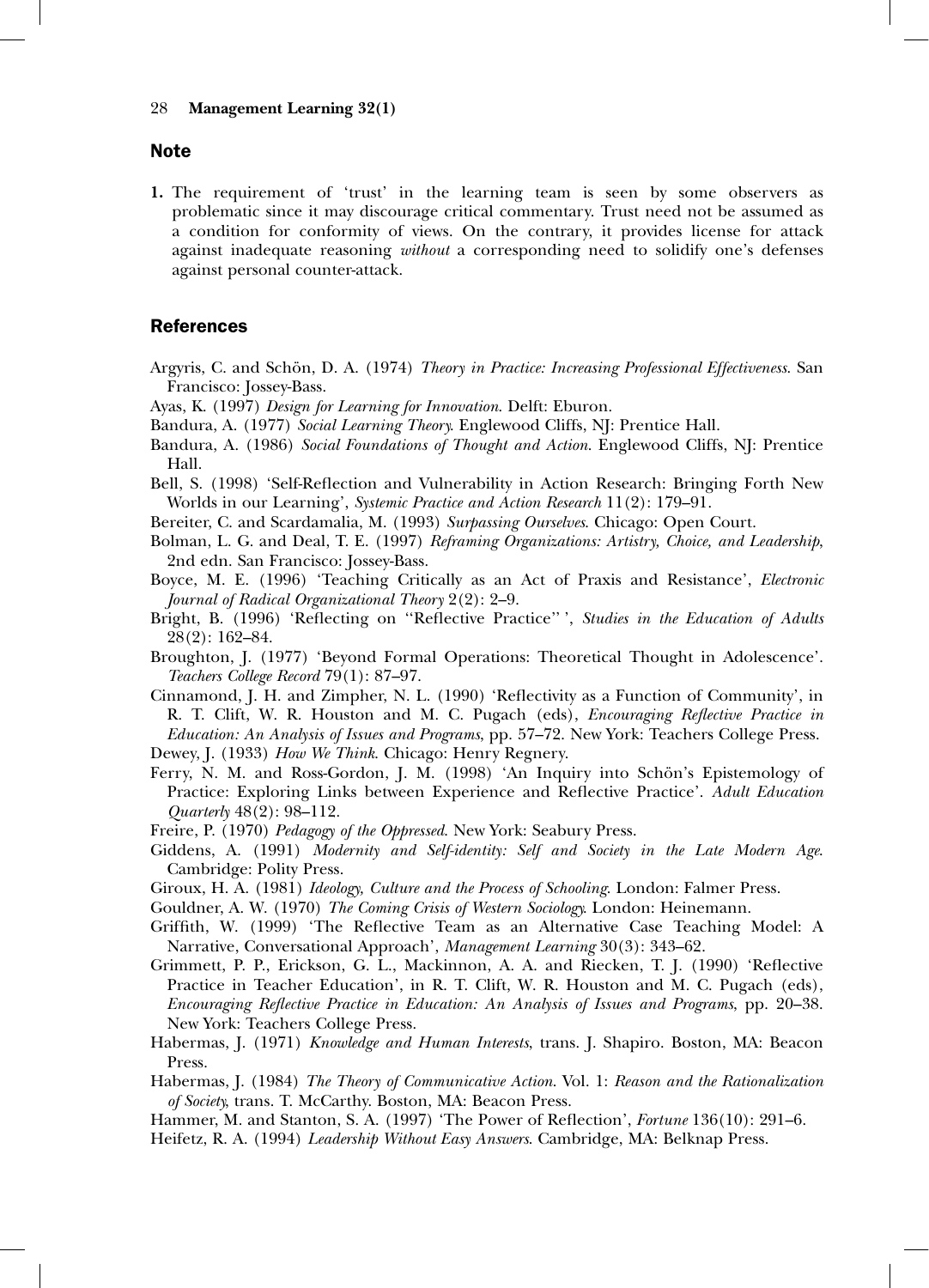Hogarth, R. (1987) *Judgment and Choice*, 2nd edn. Chichester: John Wiley & Sons.

Holland, R. (1999) 'Reflexivity', *Human Relations* 52(4): 463–84.

- Hollenbach, D. (1998) 'Is Tolerance Enough? The Catholic University and the Common Good', *Conversations* 13 (Spring): 5–15.
- Holman, D., Pavlica, K. and Thorpe, R. (1997) 'Rethinking Kolb's Theory of Experiential Learning in Management Education', *Management Learning* 28(2): 135–48.
- Houston, W. R. and Clift, R. T. (1990) 'The Potential for Research Contributions to Reflective Practice', in R. T. Clift, W. R. Houston and M. C. Pugach (eds), *Encouraging Reflective Practice in Education: An Analysis of Issues and Programs*, pp. 208–22. New York: Teachers College Press.
- Isaacs, W. (1999) *Dialogue: The Art of Thinking Together*. New York: Doubleday.
- Jackall, R. (1983) 'Moral Mazes: Bureaucracy and Managerial Work', *Harvard Business Review* 61 (September–October): 118–30.
- Jensen, M. C. (1997) 'Non-Rational Behavior, Agency Costs, and Organizations', paper presented at the Boston-Cambridge Seminar on Economics of Organizations, Harvard Business School, Boston, 9 May.
- Kegan, R. (1982) *The Evolving Self*. Cambridge, MA: Harvard University Press.
- Kramer, G. (1998) *Meditating Together, Speaking from Silence: The Practice of Insight Dialogue*. Portland, OR: Metta Foundation.
- Lakoff, G. and Johnson, M. (1980) *Metaphors We Live By*. Chicago: University of Chicago Press.
- Loughran, J. J. (1996) *Developing Reflective Practice: Learning about Teaching and Learning through Modelling*. London: Falmer Press.
- McMaster, M. D. (1996) *The Intelligence Advantage: Organizing for Complexity*. Boston, MA: Butterworth-Heinemann.
- Mead, G. (1934) *Mind, Self, and Society*. Chicago: The University of Chicago Press.
- Mezirow, J. (1981) 'A Critical Theory of Adult Learning and Education', *Adult Education* 32(1): 3–24.
- Mezirow, J. (1991) *Transformative Dimensions of Adult Learning*. San Francisco: Jossey-Bass.
- Miettinen, R. (2000) 'The Concept of Experiential Learning and John Dewey's Theory of Reflective Thought and Action', *International Journal of Lifelong Education* 19(1): 54–72.
- Pitcher, P. (1997) *The Drama of Leadership*. New York: Wiley.
- Polanyi, M. (1964) *Personal Knowledge: Towards a Post-Critical Philosophy*. New York: Harper & Row.
- Raelin, J. A. (1993) 'The Persean Ethic: Consistency of Belief and Action in Managerial Practice', *Human Relations* 46(5): 575–621.
- Raelin, J. A. (1997) 'Individual and Situational Predictors of Successful Outcomes from Action Learning', *Journal of Management Education* 21(3): 368–94.
- Raelin, J. A. (1999) 'The Action Dimension in Management: Diverse Approaches to Research, Teaching, and Development: Preface to the Special Issue', *Management Learning* 30(2): 115–25.
- Raelin, J. A. (2000) *Work-Based Learning: The New Frontier of Management Development*. Upper Saddle River, NJ: Prentice Hall.
- Rimanóczy, I. (1998) 'What Does It Mean to Be a Learning Coach?', Leadership in International Management Ltd. http://www.limltd.com/frame.htm
- Sanders, D. D. and McCutcheon, G. (1986) 'The Development of Practical Theories of Teaching', *Journal of Curriculum and Supervision*, 2(1): 50–67.
- Scharmer, C. O. (1999) 'Self-transcending Knowledge: Organizing around Emerging Realities', paper presented at the 1999 Annual Meeting of the Academy of Management, Chicago.
- Schipper, F. (1999) 'Phenomenology and the Reflective Practitioner', *Management Learning* 30(4): 473–85.